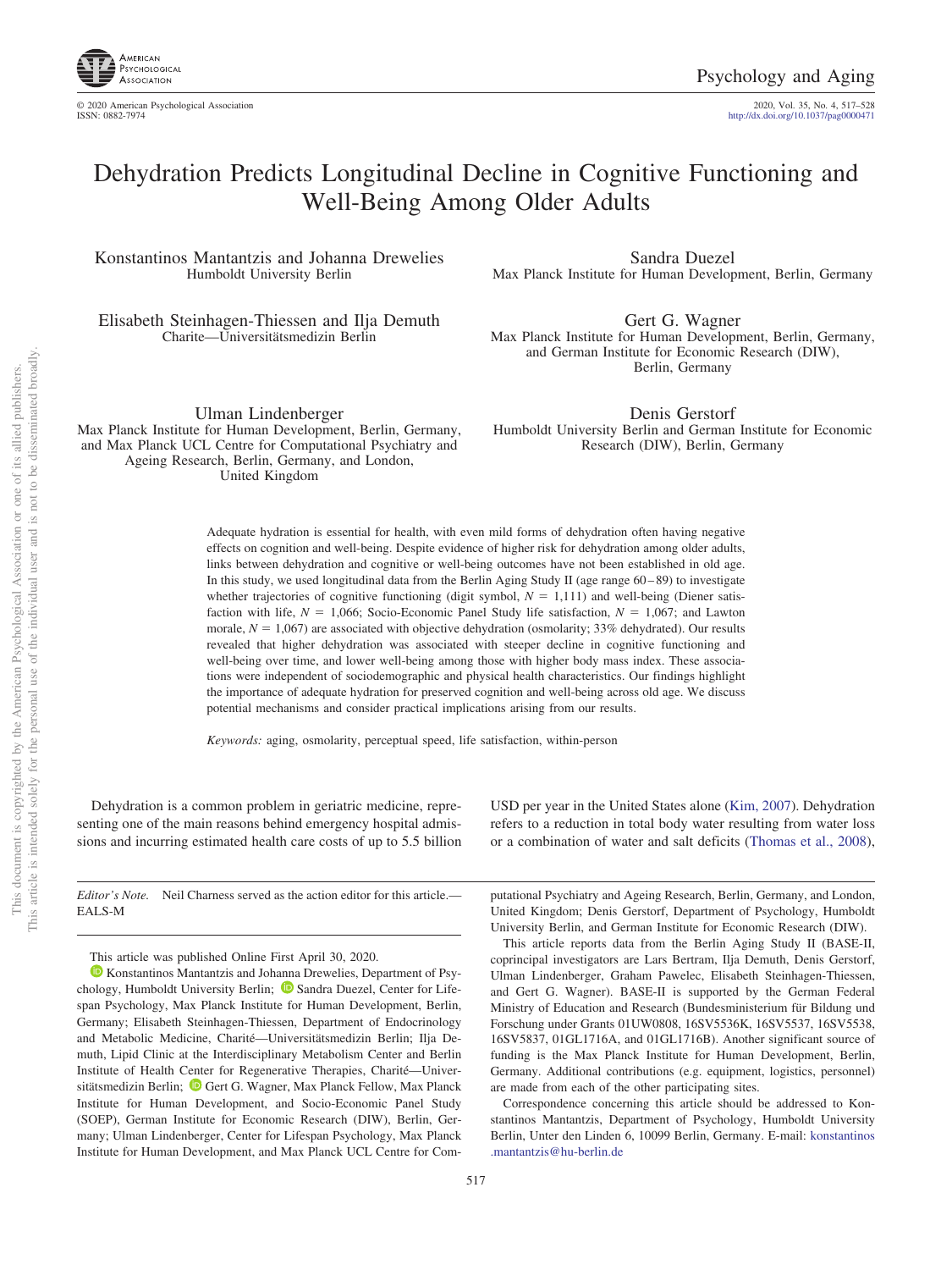and has been consistently associated with adverse outcomes ranging from weight loss and dizziness to hospitalization and higher mortality rates (for a review, see [Popkin, D'Anci, & Rosenberg,](#page-10-2) [2010\)](#page-10-2). Recent studies have suggested that even mild dehydration (1–2% water loss) can impair cognition [\(Wittbrodt & Millard-](#page-11-0)[Stafford, 2018\)](#page-11-0) and lower well-being among young adults [\(Adan,](#page-9-0) [2012\)](#page-9-0). Despite evidence of high prevalence of dehydration among community-dwelling (approximately 26% dehydrated and 40% at risk for dehydration; [Stookey, 2005\)](#page-10-3) and hospitalized older adults (1 in 3 hospitalized older adults; [El-Sharkawy et al., 2015\)](#page-10-4), the role of dehydration for cognitive health and well-being in old age has largely been ignored, with numerous reviews highlighting this paucity [\(Benton & Young, 2015;](#page-9-1) [Pross, 2017\)](#page-10-5). To address this gap, we used longitudinal data from the Berlin Aging Study II (BASE-II) to investigate how dehydration is related to within-person changes in cognitive functioning and well-being, and the role of sociodemographic and physical health characteristics.

# **Dehydration in Old Age**

Older adults' higher risk for dehydration has been attributed to age-related decrements in water homeostasis and psychosocial factors. For example, aging is associated with reductions in tissue and muscle mass, resulting in 15% decreased water capacity compared with young adults [\(Allison & Lobo, 2004\)](#page-9-2). Additionally, fluid intake decreases because of dysregulations in the biomolecular systems that signal thirst and motivate water intake [\(Sfera,](#page-10-6) [Cummings, & Osorio, 2016\)](#page-10-6), and because older adults tend to take more diuretic medications or restrict their fluid consumption to prevent urinary incontinence [\(Anger et al., 2011\)](#page-9-3). With increasing age, older adults also become more susceptible to environmental and internal factors that are relevant for hydration (e.g., higher temperatures), which can trigger more frequent dehydration episodes [\(Wotton, Crannitch, & Munt, 2008\)](#page-11-1). As a result, dehydration could be a recurring rather than an acute problem in old age [\(Bennett, Thomas, & Riegel, 2004;](#page-9-4) [Frangeskou, Lopez-Valcarcel,](#page-10-7) [& Serra-Majem, 2015\)](#page-10-7).

Whereas short bouts of dehydration can occur in all individuals across the life span because of sweating or short-term illnesses resulting in loss of total body water [\(Popkin et al., 2010\)](#page-10-2), it is possible that older adults experience longer and more severe episodes of dehydration, which could be associated with the decrease in fluid intake typically seen in old age [\(Bennett et al., 2004;](#page-9-4) [Sfera et al., 2016\)](#page-10-6). The difficulty in addressing the neurobiological and psychosocial factors underlying lower fluid intake in old age could make dehydration management particularly challenging. It has been observed that diagnosis of dehydration even at a single time point is associated with longer hospital stays and higher likelihood of hospital readmissions among older adults [\(Franges](#page-10-7)[kou et al., 2015\)](#page-10-7), suggesting that dehydration could lead to longterm negative consequences for older adults' health.

#### **Cognitive and Well-Being Outcomes of Dehydration**

Research into the cognitive and well-being effects of dehydration has almost exclusively focused on young adults. A recent meta-analysis has demonstrated small but significant associations, with more severe water loss being linked to larger impairments across many domains of cognitive functioning, including attention

and executive control [\(Wittbrodt & Millard-Stafford, 2018\)](#page-11-0). Of note, some studies have not identified such links (e.g., [Armstrong](#page-9-5) [et al., 2012\)](#page-9-5), presumably because they were not adequately powered (for a discussion, see [Benton & Young, 2015\)](#page-9-1). For well-being outcomes, current evidence indicates that even seemingly small changes in hydration status (1–2% water loss) can reliably decrease positive affect and increase confusion, fatigue, stress, and depression [\(Pross, 2017\)](#page-10-5).

Evidence from older adults is surprisingly scarce. In fact, no studies have assessed the potential link between objective dehydration and well-being in aging, an important omission considering the associations of dehydration with physical health [\(Popkin et al.,](#page-10-2) [2010\)](#page-10-2) and brain functionality [\(Sfera et al., 2016\)](#page-10-6), and their consequences for quality of life in old age. Specifically, dehydration has been associated with the presence of physical conditions and symptoms that could impact older adults' quality of life and well-being. For example, links have been found between dehydration and gastrointestinal health [\(Lindeman et al., 2000\)](#page-10-8), cardiovascular health and hemodynamic responses [\(Popkin et al., 2010\)](#page-10-2), as well as headaches and migraines [\(Shirreffs, Merson, Fraser, &](#page-10-9) [Archer, 2004\)](#page-10-9), all of which could plausibly contribute to a reduction in subjective well-being and quality of life among older adults.

For cognitive outcomes, research conducted with middle-aged and older adults has found dehydration to be associated with decrements in attention and memory [\(Suhr, Hall, Patterson, &](#page-10-10) [Niinistö, 2004\)](#page-10-10). These associations are typically attenuated when controlling for cardiovascular factors such as diastolic blood pressure (DBP; [Suhr, Patterson, Austin, & Heffner, 2010\)](#page-10-11), suggesting that cognitive decrements might be driven by dehydration-induced changes in cardiovascular functionality. Echoing criticisms of studies being inadequately powered to detect dehydration-related changes in cognition [\(Benton & Young, 2015\)](#page-9-1), these studies also included a small number of participants [\(Suhr et al., 2004:](#page-10-10)  $n = 28$ ; [Suhr et al., 2010:](#page-10-11)  $n = 21$ ) and recruited a mixed sample of both middle-aged and older adults, complicating speculations about the role of age-related differences. The hydromolecular hypothesis posits that dehydration can lead to the production of defective proteins that have been linked with neuronal damage and synaptic dysregulation in the brain [\(Sfera et al., 2016\)](#page-10-6). Specifically, whereas adequate hydration allows proteins to become biologically active and immediately available for reactions, dehydration causes significant delays in this process that can result in slower or late chemical reactions in the brain [\(Sen & Voorheis, 2014\)](#page-10-12). Additionally, it has been found that effective water circulation in the brain is paramount for clearing waste produced by the neurons such as beta amyloid, which, in turn, has been associated with Alzheimer's pathology [\(Nedergaard, 2013\)](#page-10-13). Indeed, a recent study conducted with older adults has reported that higher dehydration is associated with increased risk of being diagnosed with dementia [\(Lauriola et al., 2018\)](#page-10-14), suggesting that dehydration and severe cognitive impairment may be associated. Considering the importance of intact physiological and brain functionality for healthy aging, cognitive functioning and well-being could be closely associated with dehydration in old age.

# **The Present Study**

A common feature of the studies reviewed is that they are all cross-sectional, thereby precluding inferences about the longitudi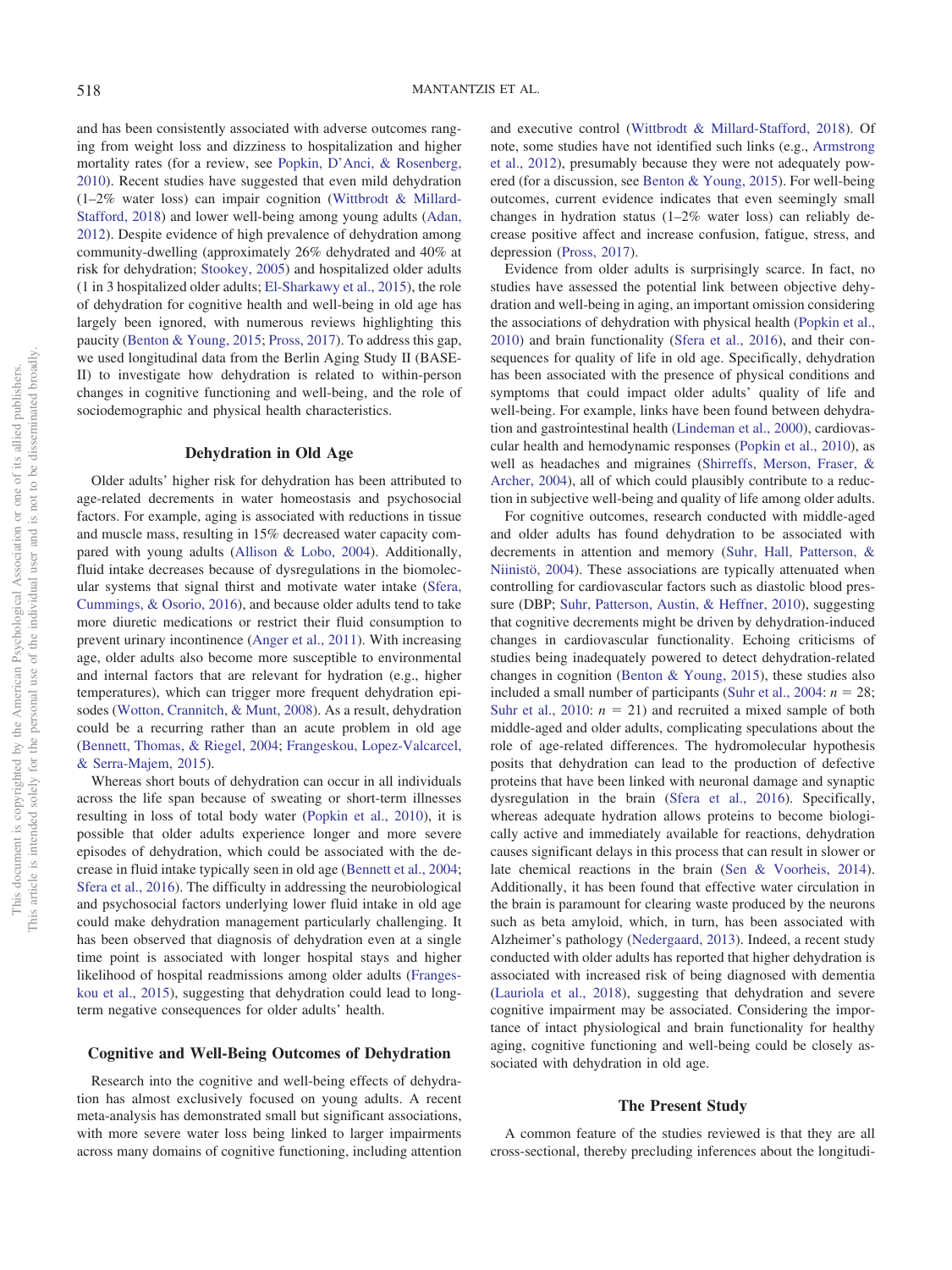nal consequences of dehydration. In light of studies showing that diagnosis of dehydration even at a single time point is associated with long-term consequences for health [\(Bennett et al., 2004;](#page-9-4) [Frangeskou et al., 2015;](#page-10-7) [Popkin et al., 2010\)](#page-10-2), we argue that one-time assessment of dehydration might also be associated with within-person longitudinal changes in cognition and well-being. The goal of the present study is to investigate whether dehydration assessed at a single time point could be associated with longitudinal trajectories of cognitive functioning and well-being in old age. Based on studies reporting links between hydration status and sociodemographic (e.g., sex and age; [Armstrong, Johnson, McK](#page-9-6)[enzie, Ellis, & Williamson, 2016;](#page-9-6) [Benton, 2011\)](#page-9-7) and physical health characteristics (e.g., DBP; [Suhr et al., 2010\)](#page-10-11), we also consider the role of sociodemographic and health variables as moderators. To that end, we applied growth models to longitudinal data from the BASE-II. Dehydration was assessed via *osmolarity*, a measure of the balance of water and other particles in the blood. Osmolarity can detect even small changes in hydration (1% change in body weight; [Kavouras, 2002\)](#page-10-15), it has been used in aging research [\(Lauriola et al., 2018;](#page-10-14) [Siervo, Bunn, Prado, & Hooper,](#page-10-16) [2014\)](#page-10-16), and is considered an important component of dehydration assessment protocols in laboratory settings [\(Armstrong, 2007\)](#page-9-8). Cognitive functioning was evaluated using the Digit Symbol Substitution test (DSST; [Wechsler, 1981\)](#page-10-17), a perceptual speed test that is highly sensitive to age-related cognitive decline [\(Hoyer,](#page-10-18) [Stawski, Wasylyshyn, & Verhaeghen, 2004\)](#page-10-18) and loads highly on a factor of general intelligence [\(Tucker-Drob, Briley, Starr, &](#page-10-19) [Deary, 2014\)](#page-10-19). Well-being was comprehensively assessed with the Satisfaction with Life Scale [\(Diener, Emmons, Larsen, & Griffin,](#page-10-20) [1985\)](#page-10-20), a widely used life satisfaction single item [\(Fujita & Diener,](#page-10-21) [2005\)](#page-10-21), and Lawton's Morale Scale [\(Lawton, 1975\)](#page-10-22).

We expected more severe dehydration to be associated with lower levels of and steeper declines in cognitive functionality and well-being over time. Additionally, based on studies suggesting that associations between dehydration and cognition are moderated by cardiovascular functionality, we expected that dehydration might interact with physical health variables to affect cognition and well-being.

# **Method**

To address our research questions, we used data from the BASE-II. The BASE-II has received ethical approval by the ethics committees at the Charité University Hospital and the Max Planck Institute of Human Development, Berlin. All participants provided written consent prior to taking part in the study. Data from the BASE-II study have been used in a number of publications covering a variety of research questions (see [https://www.base2.mpg](https://www.base2.mpg.de/en) [.de/en,](https://www.base2.mpg.de/en) for a complete list). The present report does not overlap with other BASE-II publications.

A detailed overview of the BASE-II can be found in other publications [\(Bertram et al., 2014;](#page-9-9) [Gerstorf et al., 2016\)](#page-10-23). We selectively provide information on variables relevant to our study.

# **Participants and Procedure**

Our sample included community-dwelling older adults aged 60 and above, recruited from the greater Berlin metropolitan area. With our focus on the nature and consequences of dehydration

among older adults, the young adult sample of the BASE-II is not included in this report. Medical data used to assess osmolarity and the health background variables were collected at the Charité University Hospital (for an overview, see [Buchmann et al., 2017\)](#page-9-10). We only included older adults who had available data on hydration status, which resulted in the inclusion of 1,611 older adults. To assess sample selectivity, we examined potential differences between participants with available hydration data  $(N = 1,611)$  and those who did not have hydration data available  $(N = 65)$ . Participants with hydration data had lower levels of morbidity,  $M = 1.25$  $(SD = 1.30)$  versus  $M = 1.76$  ( $SD = 1.91$ ),  $t(1517) = -2.31$ ,  $p =$  $.021, d = .38$ , but no other differences were found between the two groups (all  $ps > .10$ ). A meta-analysis using data from 33 studies (413 participants) has found a small effect size for associations between dehydration and cognition (Hedges'  $g = .21$ ; [Wittbrodt &](#page-11-0) [Millard-Stafford, 2018\)](#page-11-0). Using an even larger sample size would allow us to identify even small effects that could otherwise go undetected.

Cognitive performance scores were collected at the Charité University Hospital (individual sessions) and the Max Planck Institute (group sessions). Overall, five assessment waves have been completed (Wave 1, 2010–2013: *N* = 1,379; Wave 2, 2012– 2013: *N* - 1,333; Wave 3, 2012–2013 [weeks following Wave 2]:  $N = 1,362$ ; Wave 4, 2016:  $N = 251$ ; and Wave 5, 2017:  $N = 82$ ). Well-being data were collected with take-home questionnaires using an online interface or a paper-and-pencil format. Restrictions in funding for data collection did not allow us to include all well-being measures at each assessment wave. As a result, wellbeing data were collected either at two assessment waves (Satisfaction with Life Scale in Wave 1, 2012–2013,  $N = 1,409$ ; and Wave 2, 2016:  $N = 250$ ), four waves (well-being, morale in Wave 1, 2012–2013: *N* - 1,408; Wave 2, 2014: *N* - 1,254; Wave 3, 2016:  $N = 250$ ; and Wave 4, 2017–2018:  $N = 1,138$ ), or eight waves (life satisfaction, single item in Wave 1, 2008:  $N = 98$ ; Wave 2, 2009: *N* - 952; Wave 3, 2010: *N* - 84; Wave 4, 2012:  $N = 1,063$ ; Wave 5, 2012–2013:  $N = 1,382$ ; Wave 6, 2014:  $N =$ 1,261; Wave 7, 2016:  $N = 247$ ; and Wave 8, 2017–2018:  $N =$ 1,148).

We also assessed sample attrition effects by comparing participants who provided a single data point to those who completed two or more assessments on the digit symbol (1 data point:  $N =$ 172; 2 or more:  $N = 1,397$ ), and on the well-being Morale Scale  $(1$  data point:  $N = 109$ ; 2 or more:  $N = 1,388$ ). For the digit symbol, participants who provided more data were younger,  $M =$ 70.62  $(SD = 3.85)$  versus  $M = 72.93$   $(SD = 4.09)$ ,  $t(1408) = -3.14, p = .002, d = .60$ , and reported higher levels of well-being on the Satisfaction with Life Scale,  $M = 3.67$  ( $SD =$ 0.70) versus  $M = 3.06$  (*SD* = 0.79),  $t(1406) = 4.52$ ,  $p < .001$ ,  $d =$ .87, the life satisfaction single item,  $M = 7.64$  ( $SD = 1.60$ ) versus  $M = 6.63$  (*SD* = 2.27),  $t(1379) = 3.21$ ,  $p = .001$ ,  $d = .63$ , and the Morale Scale,  $M = 4.08$  (*SD* = 0.82) versus  $M = 3.40$  (*SD* = 0.89),  $t(1405) = 4.29$ ,  $p < .001$ ,  $d = .83$ . No other differences were found (all  $p_s > .11$ ). For well-being, participants who provided more data points were younger at the largest assessment time point,  $M = 70.59$  (*SD* = 3.81) versus  $M = 72.27$  (*SD* = 4.19),  $t(1441) = -3.73, p < .001, d = .44, performed better on the$ cognitive test,  $M = 44.92$  (*SD* = 9.20) versus  $M = 40.64$  (*SD* = 10.11),  $t(1382) = 3.82$ ,  $p < .001$ ,  $d = .46$ , and reported higher levels of well-being on the Satisfaction with Life Scale,  $M = 3.67$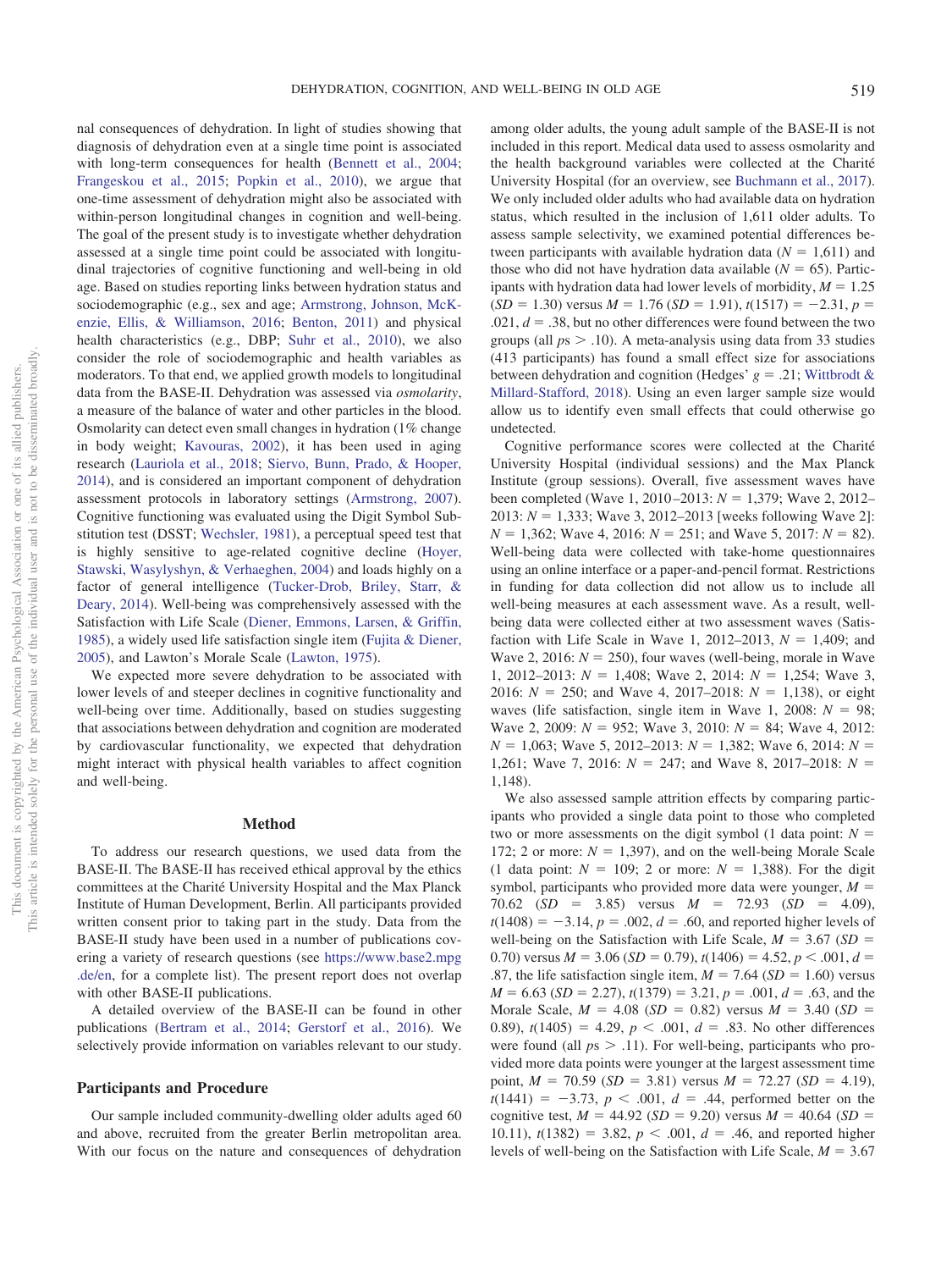$(SD = 0.70)$  versus  $M = 3.44$  (*SD* = 0.68),  $t(1439) = 2.82$ ,  $p =$ .005,  $d = .33$ , and the life satisfaction single item,  $M = 7.64$  $(SD = 1.61)$  versus  $M = 7.17$   $(SD = 1.80)$ ,  $t(1410) = 2.44$ ,  $p =$ .015,  $d = 0.29$ . No other significant differences were identified (all  $p s > .11$ ).

# **Measures**

**Cognition.** Cognitive functioning was assessed with the DSST of the Wechsler Adult Intelligence Scale [\(Wechsler, 1981\)](#page-10-17). Participants were presented with a coding key consisting of nine unique digit-symbol pairs and a test section with numbers and empty boxes. After a brief practice, participants were asked to fill the boxes with the appropriate symbol for each number, as fast and accurately as possible within 90 s. Performance on the digit symbol was scored as the number of correctly completed symbols (total completed minus the errors).

**Well-being.** Well-being was assessed with three separate scales, measuring cognitive-evaluative components of well-being. First, we used the Satisfaction with Life Scale [\(Diener et al., 1985\)](#page-10-20). Participants were provided with five statements (e.g., "I am satisfied with my life." Cronbach's alpha  $=$  .84) and gave their responses on a 5-point scale ranging from 1 (*strongly disagree*) to 5 (*strongly agree*). Second, we used participants' ratings on the life satisfaction single item "How satisfied are you with your life, all things considered?" provided on a scale ranging from 0 (*completely unsatisfied*) to 10 (*completely satisfied*). This item is widely used in psychological research [\(Fujita & Diener, 2005\)](#page-10-21). Finally, we used three items measuring life dissatisfaction (e.g., "I take things hard"; Cronbach's alpha = .74) selected from the Philadelphia Geriatric Center Morale Scale [\(Lawton, 1975\)](#page-10-22). Participants gave their ratings on a scale ranging from 1 (*strongly disagree*) to 5 (*strongly agree*). Items were reverse-coded such that higher scores indicate higher well-being. For consistency and direct comparison across well-being scales, scores were  $T$  standardized ( $M =$  $50, SD = 10$ ).

**Dehydration.** Participants' osmolarity was used as an objective index of dehydration. Although plasma osmolality measured with an osmometer has been found to be the most accurate method of diagnosing dehydration in laboratory settings (e.g., [Cheuvront,](#page-10-24) [Ely, Kenefick, & Sawka, 2010\)](#page-10-24), we did not have data on plasma osmolality available. Therefore, we calculated osmolarity levels using blood parameters collected during the medical assessment and entering them in the osmolarity equation validated in [Siervo et](#page-10-16) [al. \(2014\):](#page-10-16) 1.86  $\times$  (sodium + potassium) + 1.15  $\times$  glucose + urea  $+$  14 (all values in mmol/L). This formula is used as an indirect measure of plasma osmolality and has been proven to have good sensitivity and specificity, as well as good diagnostic accuracy in older adults, irrespective of hydration status or diabetes diagnosis [\(Siervo et al., 2014\)](#page-10-16). Higher osmolarity indicates higher levels of dehydration, with values over 296 mmol/L interpreted as indicative of being dehydrated at the time of the medical assessment [\(Siervo et al., 2014\)](#page-10-16). Osmolarity was assessed once (assessment period  $2010 - 2013$ ).<sup>1</sup>

**Individual difference correlates.** We examined the role of sociodemographic and physical health characteristics as moderators. Age was calculated as participants' date of birth subtracted from the date of each assessment, in years (rounded to two decimals). Sex was coded 0 for men and 1 for women. Education was

measured as the number of years that participants had spent in formal education. Morbidity was assessed by self-report, with select diagnoses (e.g., diabetes) being further verified by medical examination at the Charité University Hospital. Diseases were classified based on the Charlson index [\(Charlson, Pompei, Ales, &](#page-9-11) [MacKenzie, 1987\)](#page-9-11) and the overall morbidity score was calculated as the weighted sum of these conditions (disease severity ranging from 1 to 3). We used four measures of physical functioning. First, participants' grip strength was assessed with a hand dynamometer (Smedley, Stoelting Company, Wood Dale, Illinois). Participants were asked to exert force on a dynamometer three times with each hand, and the scores were averaged across both hands and all trials. Second, the body mass index (BMI) was calculated as weight/ height<sup>2</sup> (kg/m<sup>2</sup>). We also used participants' resting heart rate and DBP as measures of cardiovascular functionality, measured with participants in a sitting position. Heart rate (beats per minute) was measured along with blood pressure (mmHg) using an electronic sphygmomanometer (Boso, Jungingen, Germany) placed on each arm, and an average value was obtained.

### **Statistical Analyses**

To examine our research questions, we estimated growth models using multiyear longitudinal data on the digit symbol test and well-being. The model was specified as

\n
$$
\text{cognition}_{ii} / \text{well-being}_{ii} = \beta_{0i} + \beta_{2i} (\text{time-in-study}_{ii}) + \beta_{4i} (\text{time-in-study}_{ii}^2) + e_{ii},
$$
\n

where person *i*'s cognition/well-being at occasion *t*, cognition<sub>ti</sub>/ well-being<sub>ti</sub>, is a function of an individual-specific intercept parameter,  $\beta_{0i}$ , individual-specific linear and quadratic slope parameters,  $\beta_{2i}$  and  $\beta_{4i}$ , and residual error,  $e_{ii}$ . The quadratic effects were only included if they were significantly different from zero. Following standard multilevel/growth modeling procedures [\(Ram &](#page-10-25) [Grimm, 2015\)](#page-10-25), individual-specific intercepts,  $\beta_{0i}$ , and slopes,  $\beta_{2i}$ and  $\beta_{4i}$ , were modeled as a function of osmolarity and the correlates. To facilitate model parsimony and convergence, interaction terms with osmolarity were tested but not included in the final model when not significant, always retaining the lower-order interactions when necessary. Interaction effects of the correlates with the quadratic change terms were included if they were significantly different from zero. The digit symbol was used as a separate predictor for well-being trajectories, and vice versa. The final model took the following form (example based on the digit symbol)

$$
\beta_{0i} = \gamma_{00} + \gamma_{01}(\text{age}_i) + \gamma_{02}(\text{women}_i) + \gamma_{03}(\text{eduction}_i) + \gamma_{04}(\text{osmolarity}_i) + \gamma_{06}(\text{morbitity}_i) + \gamma_{07}(\text{grip}_i) + \gamma_{08}(\text{BMI}_i) + \gamma_{09}(\text{heart rate}_i) + \gamma_{10}(\text{DBP}_i) + \gamma_{011}(\text{well-being}_i) + \gamma_{012}(\text{morbitity}_i \times \text{eduction}_i)
$$

 $<sup>1</sup>$  Dehydration can be either hypotonic, hypertonic, or isotonic, depend-</sup> ing on whether it is attributed to loss of salt, water, or both, respectively [\(Hooper, Bunn, Jimoh, & Fairweather-Tait, 2014\)](#page-10-26). Because we used an osmolarity and not a tonicity equation, we use the general terms "not dehydrated" and "dehydrated" to characterize participants below and above the threshold of 296 mmol/L, as in [Siervo et al. \(2014\).](#page-10-16)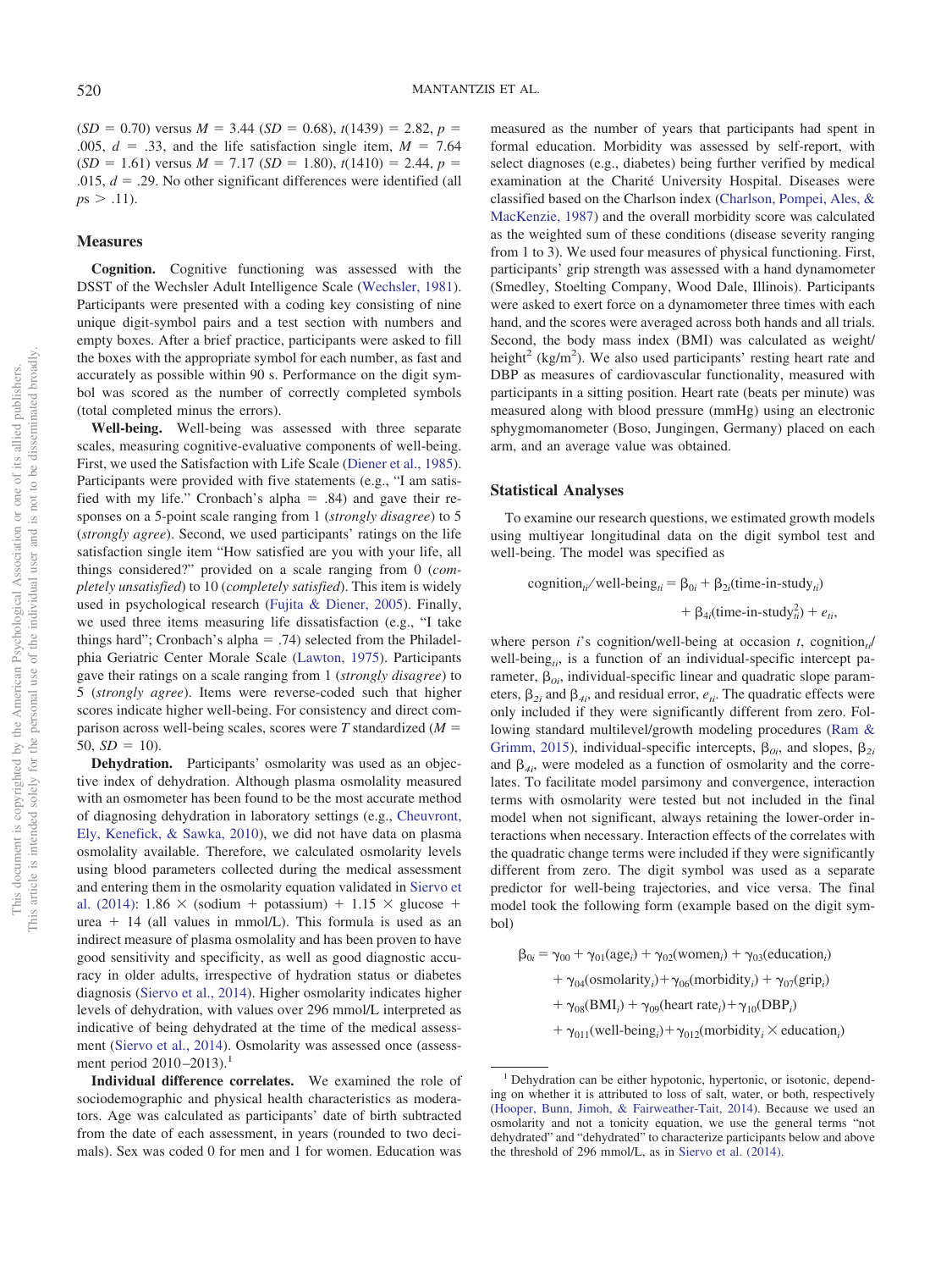${\cal A} ll$ 

<span id="page-4-0"></span>Table 1

Descriptive Statistics and Intercorrelations of Study Measures at Largest Assessment Time Point (2012-2013 Assessment) for Participants With Available Data on All

Descriptive Statistics and Intercorrelations of Study Measures at Largest Assessment Time Point (2012-2013 Assessment) for Participants With Available Data on

- +  $\gamma_{013}(\text{grip}_i \times \text{well-being}_i)$
- +  $\gamma_{014}$ (well-being<sub>*i*</sub></sub> × women<sub>*i*</sub>) +  $u_{0i}$ ,

$$
\beta_{2i} = \gamma_{20} + \gamma_{21}(\text{age}_i) + \gamma_{22}(\text{women}_i) + \gamma_{23}(\text{education}_i)
$$

- +  $\gamma_{24}$ (osmolarity<sub>*i*</sub>) +  $\gamma_{26}$ (morbidity<sub>*i*</sub>) +  $\gamma_{27}$ (grip<sub>*i*</sub>)
- +  $\gamma_{28}(BMI_i) + \gamma_{29}(heart rate_i) + \gamma_{30}(DBP_i)$
- $+ \gamma_{31}$ (well-being<sub>*i*</sub>) + *u*<sub>2*i*</sub>,
- $\beta_{4i} = \gamma_{40} + \gamma_{41}(BMI_i) + u_{4i},$

where the  $\gamma$ s are sample-level associations, and  $u_{0i}$ ,  $u_{2i}$ , and  $u_{4i}$  are residual unexplained individual differences that are assumed to be multivariate normally distributed, correlated with each other, and uncorrelated with the residual errors. For all outcomes, time in study was centered at the time point where most data were collected (i.e., 2010–2013 wave for the digit symbol and 2012–2013 wave for all well-being measures). Age was centered at 70 years, and all other predictors were grand-mean centered so that the regression parameters for these variables indicate the average trajectory and the extent of differences associated with a particular variable, rather than for a particular group.

Models were fit to the data using SAS PROC MIXED [\(Littell,](#page-10-27) [Miliken, Stoup, & Wolfinger, 2006\)](#page-10-27), with incomplete observations treated as missing at random [\(Little & Rubin, 1987\)](#page-10-28). The predictors and correlates (age, sex, education, cognition, and physical health) represent attrition-informative variables and so helped to accommodate longitudinal selectivity for the outcome variables (i.e., missingness may have been related to these variables; [McArdle, 1994\)](#page-10-29).

# **Results**

# **Correlates of Dehydration**

[Table 1](#page-4-0) reports descriptive statistics and the intercorrelations for the variables used in the present report. Of the 1,047 participants with available data on all variables of interest during the largest assessment wave,  $345$  ( $33\%$ ) had an osmolarity value  $>296$ mmol/L and were thus characterized as experiencing dehydration. Higher osmolarity was associated with older age,  $r = .13$ ,  $p <$ .001, more morbidities,  $r = .08$ ,  $p = .008$ , and higher BMI,  $r =$  $.15, p \lt .001.$ 

# **Dehydration and Trajectories of Cognitive Functioning**

Results of growth models examining associations between osmolarity and trajectories of cognitive functioning are presented in [Table 2.](#page-5-0) Performance on the digit symbol test declined over time ( $\gamma_{20} = -0.53$ ,  $p < .001$ ), also showing some convex curvature ( $\gamma_{40} = 0.10$ ,  $p = .025$ ). Older age ( $\gamma_{01} = -0.35$ ,  $p <$ .001), being a man ( $\gamma_{02} = 5.43$ ,  $p < .001$ ), fewer years of education ( $\gamma_{03} = 0.44$ ,  $p < .001$ ), lower grip strength ( $\gamma_{07} =$ 0.14,  $p = .009$ ), and lower well-being ( $\gamma_{011} = 1.39$ ,  $p < .001$ ) were each associated with lower levels of cognitive functioning. Significant interactions were identified between grip strength and well-being ( $\gamma_{013} = -0.19$ ,  $p = .006$ ), and sex and wellbeing ( $\gamma_{014} = -3.15$ ,  $p = .006$ ), indicating that higher wellbeing was associated with better cognitive functioning among those with lower grip strength and among men, respectively. An

|                                                                     |                           |                                  |          |                                                                                                                 |                                                                                                   |                                                                                      | Intercorrelations          |                                                                      |                      |                                                     |                                  |                  |                |  |
|---------------------------------------------------------------------|---------------------------|----------------------------------|----------|-----------------------------------------------------------------------------------------------------------------|---------------------------------------------------------------------------------------------------|--------------------------------------------------------------------------------------|----------------------------|----------------------------------------------------------------------|----------------------|-----------------------------------------------------|----------------------------------|------------------|----------------|--|
| Z<br>Variable                                                       | S <sub>D</sub>            |                                  | 2        | 3                                                                                                               |                                                                                                   | 5                                                                                    | ७                          |                                                                      | ${}^{\circ}$         | O                                                   | $\supseteq$                      |                  | $\overline{c}$ |  |
| 293.78<br>Dehydration                                               | 5.33                      |                                  |          |                                                                                                                 |                                                                                                   |                                                                                      |                            |                                                                      |                      |                                                     |                                  |                  |                |  |
| 1. Osmolarity (268.44-315.29 mmol/L)<br>Well-being                  |                           |                                  |          |                                                                                                                 |                                                                                                   |                                                                                      |                            |                                                                      |                      |                                                     |                                  |                  |                |  |
| 3.67<br>2. Satisfaction with Life Scale, Diener (1.60-5)            |                           |                                  |          |                                                                                                                 |                                                                                                   |                                                                                      |                            |                                                                      |                      |                                                     |                                  |                  |                |  |
| 7.66<br>3. Life satisfaction, single item (1-10)                    | 0.59<br>0.59<br>0.50      | 국 국 국<br>- - - -                 | $.67***$ |                                                                                                                 |                                                                                                   |                                                                                      |                            |                                                                      |                      |                                                     |                                  |                  |                |  |
| 4.08<br>4. Well-being, morale (1-5)                                 |                           |                                  |          | $.43***$                                                                                                        |                                                                                                   |                                                                                      |                            |                                                                      |                      |                                                     |                                  |                  |                |  |
| Sociodemographic                                                    |                           |                                  |          |                                                                                                                 |                                                                                                   |                                                                                      |                            |                                                                      |                      |                                                     |                                  |                  |                |  |
| 70.67<br>5. Age (60.78-88.47)                                       | $3008$<br>$008$           | $-134$<br>$-15$<br>$-15$         | 588      | $rac{5}{3}$                                                                                                     | $rac{8}{1}$<br>$rac{1}{1}$<br>$rac{8}{1}$                                                         |                                                                                      |                            |                                                                      |                      |                                                     |                                  |                  |                |  |
| 0.52<br>6. Women (0, 1)                                             |                           |                                  |          |                                                                                                                 |                                                                                                   | $rac{50}{10}$                                                                        |                            |                                                                      |                      |                                                     |                                  |                  |                |  |
| 14.15<br>7. Education (7-18)                                        |                           |                                  |          |                                                                                                                 |                                                                                                   |                                                                                      | $-.17***$                  |                                                                      |                      |                                                     |                                  |                  |                |  |
| Physical and cognitive health                                       |                           |                                  |          |                                                                                                                 |                                                                                                   |                                                                                      |                            |                                                                      |                      |                                                     |                                  |                  |                |  |
| 1.26<br>8. Morbidity (0-10)                                         |                           |                                  |          |                                                                                                                 |                                                                                                   |                                                                                      |                            |                                                                      |                      |                                                     |                                  |                  |                |  |
| 30.00                                                               |                           |                                  |          |                                                                                                                 |                                                                                                   |                                                                                      |                            |                                                                      |                      |                                                     |                                  |                  |                |  |
| 26.86<br>9. Grip strength $(7.50-54.58)$<br>10. BMI $(17.71-47.68)$ | $13.514805$<br>$-4.13805$ | 9.05<br>9.05 minus<br>9.05 minus |          | $\frac{1}{1}$ $\frac{1}{3}$ $\frac{8}{3}$ $\frac{8}{1}$ $\frac{8}{1}$ $\frac{8}{1}$ $\frac{8}{1}$ $\frac{8}{1}$ | $\frac{1}{2}$ $\frac{1}{4}$ $\frac{1}{4}$ $\frac{1}{5}$ $\frac{1}{5}$ $\frac{1}{5}$ $\frac{1}{5}$ | $-0.03$<br>$-0.05$<br>$-0.05$<br>$-0.05$<br>$-0.05$<br>$-0.05$<br>$-0.05$<br>$-0.05$ | ន្ទុំ<br>ខុនុំទំនុំ<br>ប្រ | $301$<br>$-28$<br>$-38$<br>$-10$<br>$-10$<br>$-10$<br>$-10$<br>$-10$ | $-9.577$<br>$-3.577$ | $10^{44}$<br>$-12^{44}$<br>$-12^{44}$<br>$-12^{44}$ |                                  |                  |                |  |
| 69.28<br>11. Heart rate $(37-129$ bpm)                              |                           |                                  |          |                                                                                                                 |                                                                                                   |                                                                                      |                            |                                                                      |                      |                                                     | $-13***$<br>$-13***$<br>$-15***$ |                  |                |  |
| 12. DBP $(47-196 \text{ mmHg})$                                     |                           |                                  |          |                                                                                                                 | $\overline{O}^*$                                                                                  |                                                                                      |                            |                                                                      |                      |                                                     |                                  | $-33***$<br>- 03 |                |  |
| 44.95<br>13. Digit symbol (12-90)                                   | 9.08                      |                                  |          | $.08^{\ast}$                                                                                                    | $.10^{**}$                                                                                        |                                                                                      | $\ddot{=}$                 | $.08^{\ast\ast}$                                                     | $-.10**$             |                                                     |                                  |                  | .002           |  |

 $\geq d$  $p < 0.05$ .

.05.

 $p > 0.01$ .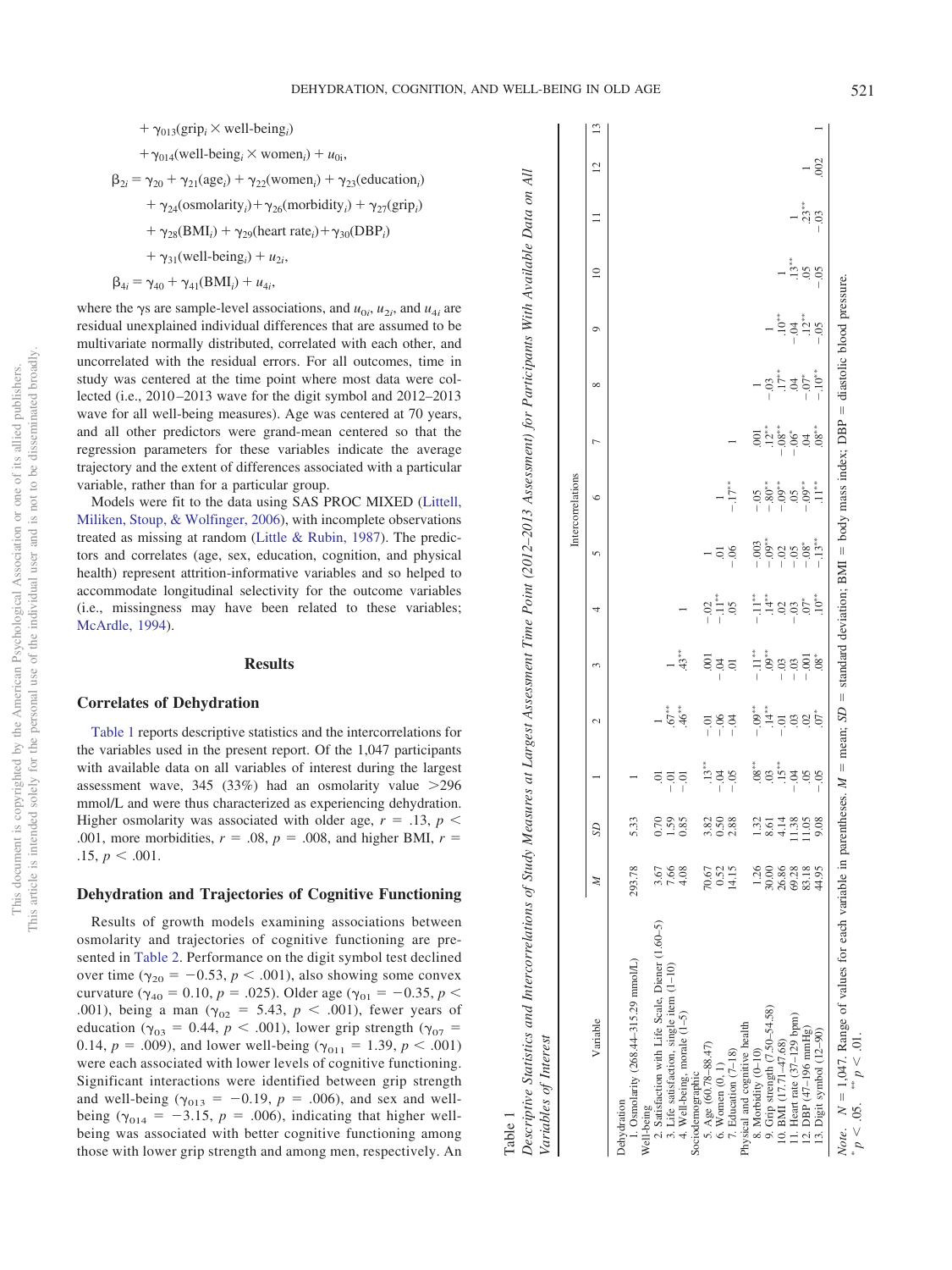<span id="page-5-0"></span>Table 2 *Growth Curve Models of the Digit Symbol Substitution Test Over Time*

| Parameters                                                      | Estimates  | SE   |
|-----------------------------------------------------------------|------------|------|
| Fixed effects estimates                                         |            |      |
| Intercept <sub>v00</sub>                                        | 49.48***   | 0.31 |
| Time <sub><math>\gamma</math>20</sub>                           | $-0.53***$ | 0.11 |
| $Time_{\gamma 40}^2$                                            | $0.10*$    | 0.04 |
| $Age_{\gamma01}$                                                | $-0.35***$ | 0.08 |
| Women <sub><math>\gamma</math>02</sub>                          | $5.43***$  | 0.96 |
| Education <sub><math>\gamma</math>03</sub>                      | $0.44***$  | 0.10 |
| Osmolarity $_{\gamma^{04}}$                                     | 0.08       | 0.05 |
| Osmolarity <sup>2</sup> <sub><math>\gamma</math>05</sub>        |            |      |
| Morbidity $_{\gamma06}$                                         | $-0.39$    | 0.22 |
| Grip <sub>y07</sub>                                             | $0.14***$  | 0.06 |
| $\text{BMI}_{\gamma 08}$                                        | $-0.04$    | 0.07 |
| Heart rate <sub><math>\gamma</math>09</sub>                     | $-0.01$    | 0.03 |
| $\text{DBP}_{\gamma010}$                                        | $-0.002$   | 0.03 |
| Well-being $_{\gamma011}$                                       | $1.39***$  | 0.34 |
| Age $\times$ Time <sub><math>\gamma</math>21</sub>              | $-0.05$    | 0.03 |
| Women $\times$ Time <sub><math>\gamma</math>22</sub>            | 0.56       | 0.31 |
| Education $\times$ Time <sub>y23</sub>                          | 0.01       | 0.03 |
| Osmolarity $\times$ Time <sub>y24</sub>                         | $-0.06***$ | 0.02 |
| Morbidity $\times$ Time <sub>y26</sub>                          | $-0.05$    | 0.08 |
| Grip $\times$ Time <sub><math>\gamma</math>27</sub>             | $0.04*$    | 0.02 |
| BMI $\times$ Time <sub><math>\gamma</math>28</sub>              | 0.04       | 0.03 |
| BMI $\times$ Time <sup>2</sup> <sub><math>\gamma</math>41</sub> | $-0.03*$   | 0.01 |
| Heart Rate $\times$ Time <sub><math>\gamma</math>29</sub>       | 0.01       | 0.01 |
| DBP $\times$ Time <sub>230</sub>                                | $-0.02**$  | 0.01 |
| Well-being $\times$ Time <sub>y31</sub>                         | 0.12       | 0.11 |
| Morbidity $\times$ Education <sub><math>\gamma</math>012</sub>  | $0.15*$    | 0.07 |
| Grip $\times$ Well-being <sub>y013</sub>                        | $-0.19***$ | 0.07 |
| Well-being $\times$ Women <sub>y014</sub>                       | $-3.15***$ | 1.15 |
| Random effects estimates                                        |            |      |
| Variance intercept                                              | $74.04***$ | 3.67 |
| Variance time                                                   | $0.60**$   | 0.23 |
| Covariance intercept, time                                      | $5.11***$  | 0.82 |
| Residual variance                                               | $32.20***$ | 1.06 |

*Note*. Unstandardized estimates and *SE*s are presented. Results are based on 1,111 participants who provided a total of 3,358 observations. Digit Symbol Substitution test scores were *T* standardized. Age was centered at  $70$  years. BMI = body mass index; DBP = diastolic blood pressure;  $Grip = grip strength. Model parameters for osmolarity as our focus$ variable highlighted in bold. Dashes indicate that the parameter was not significant and was not included in the model.  $\frac{p}{p} < .05.$  \*\*  $p < .01.$  \*\*\*  $p < .001.$ 

interaction between morbidity and education was also found  $(\gamma_{012} = 0.15, p = .034)$ , indicating that more morbidities

predicted lower cognitive functioning among those with fewer years of education. Furthermore, higher BMI was associated with accelerated cognitive decline over time ( $\gamma_{41} = -0.03$ ,  $p =$ .027).

Osmolarity was not associated with levels of cognitive functioning, but an osmolarity by time interaction was identified ( $\gamma_{24}$  =  $-0.06$ ,  $p < .001$ ). Results of follow-up analyses contrasting people above and below the established dehydration threshold (296 mmol/L) are graphically presented in [Figure 1.](#page-6-0) Those above the dehydration threshold experienced steeper decline in cognitive functioning over time.

# **Dehydration and Trajectories of Well-Being**

Results of growth models examining associations between osmolarity and trajectories of well-being are presented in [Table 3.](#page-7-0)

Well-being appeared to be stable across our measures, with only the satisfaction with life scale showing evidence of decline over time (Satisfaction with Life Scale,  $\gamma_{20} = -0.72$ ,  $p < .001$ ). Older age was associated with higher life satisfaction on the single item  $(\gamma_{01} = 0.21, p = .002)$ , while being a woman was associated with higher levels of well-being in two of the three measures (Satisfaction with Life Scale,  $\gamma_{02} = 2.80$ ,  $p = .006$ ; and life satisfaction, single item,  $\gamma_{02} = 2.20$ ,  $p = .007$ ). An interaction between age and sex was found across all measures (Satisfaction with Life Scale,  $\gamma_{04} = -0.34, p = .030$ ; single item,  $\gamma_{04} = -0.30, p = .017$ ; and Morale Scale,  $\gamma_{04} = -0.28$ ,  $p = .026$ ), indicating that older age was associated with lower well-being among women. Higher morbidity, lower grip strength, and lower cognitive performance each predicted lower well-being consistently across our measures (e.g., grip strength: Satisfaction with Life Scale,  $\gamma_{08} = 0.30, p < .001;$ single item,  $\gamma_{08} = 0.20, p < .001$ ; Morale Scale,  $\gamma_{08} = 0.16, p <$ .001). Finally, an interaction between sex and BMI was found across all three scales (Satisfaction with Life Scale,  $\gamma_{020} = 0.40$ ,  $p = .007$ ; single item,  $\gamma_{020} = 0.26$ ,  $p = .034$ ; Morale Scale,  $\gamma_{020} =$ 0.37,  $p = .003$ ), indicating that higher BMI was associated with lower well-being among men, but not women.

Higher osmolarity was associated with accelerated decline in well-being over time, as measured by the morale scale (Morale Scale,  $\gamma_{26} = -0.03$ ,  $p = .022$ ). We also found several interaction effects between osmolarity and physical health characteristics. More consistently, an osmolarity by BMI interaction was found for two of the three scales (Satisfaction with Life Scale,  $\gamma_{014} = -0.05$ ,  $p < .001$ ; life satisfaction single item,  $\gamma_{014}$  = -0.02,  $p$  = .035), indicating that higher BMI was associated with lower well-being among dehydrated older adults [\(Figure 2\)](#page-8-0). Analysis of the Morale Scale showed that osmolarity was additionally associated with accelerated decline in well-being among participants younger than 70 years old  $(\gamma_{016} = 0.003, p = .037)$ , those with lower BMI ( $\gamma_{017} = 0.002$ ,  $p = .047$ ), and participants with high DBP ( $\gamma_{018} = -0.001$ ,  $p =$ .010). These effects were independent of sociodemographic, physical, and cognitive health characteristics.<sup>2</sup>

# **Discussion**

Although associations between dehydration and physical health in old age are well established, the question of whether and how dehydration shapes within-person change in cognition and well-being among older adults remains unexplored. Using longitudinal data from the BASE-II, our study is the first to demonstrate that dehydration is associated with longitudinal trajectories of lower cognitive functioning and well-being in older adults, highlighting the long-term effects of dehydration. We also found evidence for a moderating role of physical health, showing that dehydration relates to lower well-being among those with high BMI.

The predictive effects of dehydration observed in this report were found above and beyond other physical health characteristics such as cardiovascular factors that are known to attenuate such

<sup>2</sup> In follow-up analyses, we accounted for the time lag between dehydration assessment and the assessment of each outcome, and the time of year that dehydration was assessed (summer months vs. other seasons). Results were substantively identical to those reported in the main text.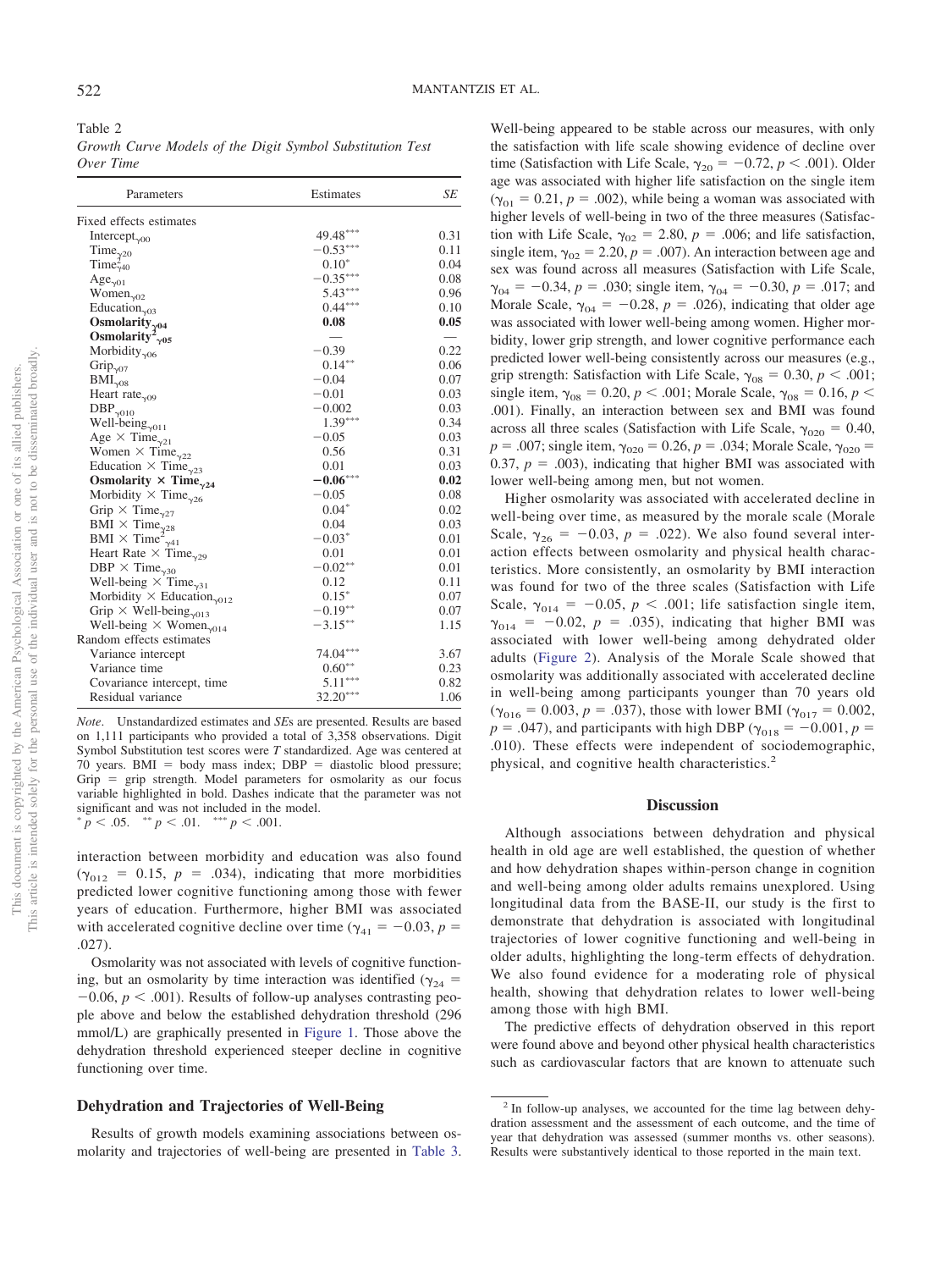

<span id="page-6-0"></span>*Figure 1.* Illustrating trajectories of cognitive change over time by osmolarity, exemplified as differences in hydration status (not dehydrated vs. dehydrated). Participants were split into the hydration groups based on guidelines suggesting that values larger than 296 mmol/L can be characterized as experiencing dehydration at the time of assessment [\(Siervo et al., 2014\)](#page-10-16). It can be seen that those above the dehydration threshold show steeper cognitive decline than their nondehydrated peers.

associations (e.g., DBP; [Suhr et al., 2010\)](#page-10-11). It has been suggested that dehydration may lead to the creation of defective proteins, which, in turn, affect cognitive functionality through impairments in information processing or via damaging neurons and synaptic connections [\(Sfera et al., 2016\)](#page-10-6). In line with this notion, mild dehydration has been found to predict lower levels of cognitive functioning [\(Wittbrodt & Millard-Stafford, 2018\)](#page-11-0) and well-being among young adults (for reviews, see [Adan, 2012;](#page-9-0) [Benton, 2011;](#page-9-7) [Benton & Young, 2015\)](#page-9-1). Additionally, recent studies have found that even transient decreases in hydration are associated with structural alterations in brain areas supporting cognition [\(Witt](#page-11-2)[brodt, Sawka, Mizelle, Wheaton, & Millard-Stafford, 2018\)](#page-11-2). Considering the high prevalence of dehydration among both clinical populations (37% dehydrated; [El-Sharkawy et al., 2015\)](#page-10-4) and community-dwelling older adults (approximately 26% dehydrated and 40% at risk; [Stookey, 2005\)](#page-10-3), also mirrored in our sample (33% dehydrated), it is possible that dehydration-related decrements in brain functionality may affect even larger population segments among older adults. Neuroimaging studies examining associations of dehydration with the structural and functional integrity of key brain areas supporting cognition and well-being would be highly informative in understanding the neurobiological correlates of dehydration in old age.

We also identified interactions of dehydration with physical health variables, suggesting that dehydration constitutes a risk factor particularly for those with a less favorable physical health profile (i.e., higher BMI and DBP), a pattern that is consistent with evidence showing strong associations between dehydration and health outcomes [\(Popkin et al., 2010\)](#page-10-2). Similar to previous research [\(Lauriola et al., 2018\)](#page-10-14), dehydration was also associated with lower well-being among older adults below the age of 70 rather than their older counterparts. We speculate that dehydration in those below age 70 might go unrecognized compared with older adults who visit the hospital more regularly and have their hydration status routinely checked. In fact, it has been suggested that dehydration might go unnoticed in about 74% of dehydrated older adults visiting the emergency room [\(Bennett et al., 2004\)](#page-9-4), highlighting the extent of the problem and its potential implications for quality of life.

To test the robustness of the phenomenon, we made use of three well-being indicators and obtained both consistent and diverging results. Whereas the two life satisfaction measures indicated that dehydration was consistently associated with lower well-being for those with a higher BMI, analysis of morale showed that dehydration is associated with steeper well-being decline among those with lower (as opposed to higher) BMI. We can only speculate about possible reasons. Although all measures tap into cognitiveevaluative aspects of well-being, differences exist in the number and valence of items included and the life domains covered (e.g., Morale Scale involving only negatively worded items that tap into lonely dissatisfaction; [Lawton, 1975\)](#page-10-22), as well as the number of waves available for each well-being measure that can directly impact the measures' power to detect dehydration-related changes in well-being. These differences should be explored in more detail in the future.

Considering that dehydration could be a recurring rather than an acute problem in old age [\(Bennett et al., 2004;](#page-9-4) [Weinberg, Pals,](#page-11-3) [McGlinchey-Berroth, & Minaker, 1994\)](#page-11-3) and can have long-term implications for older adults' health [\(Frangeskou et al., 2015;](#page-10-7) [Popkin et al., 2010\)](#page-10-2), rapid diagnosis and treatment of fluid imbalances could minimize the economic burden associated with dehydration in old age (e.g., costs of hospitalization; [Kim, 2007\)](#page-10-0).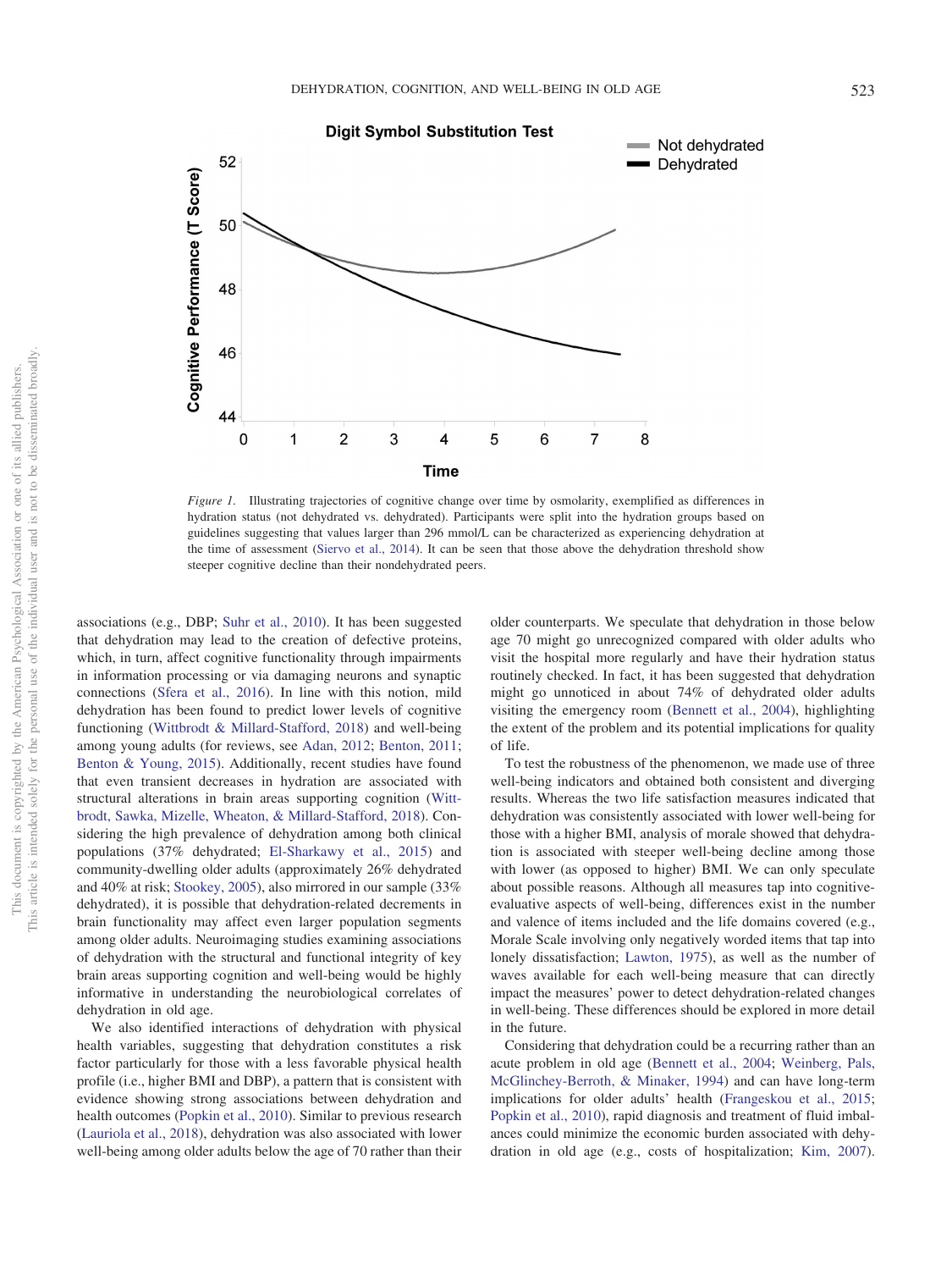<span id="page-7-0"></span>Table 3 *Growth Curve Models of Well-Being Measures Over Time*

|                                                                   | Satisfaction with<br>life (Diener) |                          | Life satisfaction<br>(single item) |                          | Well-being<br>(morale) |        |
|-------------------------------------------------------------------|------------------------------------|--------------------------|------------------------------------|--------------------------|------------------------|--------|
| Parameters                                                        | Estimate                           | SE                       | Estimate                           | SE                       | Estimate               | SE     |
| Fixed effects estimates                                           |                                    |                          |                                    |                          |                        |        |
| Intercept <sub><math>\gamma</math>00</sub>                        | $50.30***$                         | 0.30                     | $50.09***$                         | 0.24                     | $50.42***$             | 0.34   |
| Time $_{\gamma^{20}}$                                             | $-0.72***$                         | 0.21                     | $-0.01$                            | 0.05                     | $-0.04$                | 0.12   |
| Time $_{\gamma40}^2$                                              |                                    |                          |                                    | $\overline{\phantom{0}}$ | $-0.04$                | 0.07   |
| $Age_{\gamma01}$                                                  | 0.03                               | 0.08                     | $0.14*$                            | 0.06                     | $-0.14$                | 0.08   |
| Women <sub><math>\gamma</math>02</sub>                            | $2.80**$                           | 1.01                     | $2.20**$                           | 0.81                     | 0.31                   | 0.83   |
| Education <sub><math>\gamma</math>03</sub>                        | $-0.14$                            | 0.10                     | $-0.11$                            | 0.08                     | 0.02                   | 0.08   |
| Age $\times$ Time <sub><math>\gamma</math>21</sub>                | $-0.01$                            | 0.06                     | $-0.01$                            | 0.01                     | $-0.03$                | 0.03   |
| Women $\times$ Time <sub><math>\gamma</math>22</sub>              | 0.12                               | 0.68                     | $-0.09$                            | 0.16                     | $0.70*$                | 0.33   |
| Education $\times$ Time <sub><math>\gamma</math>23</sub>          | 0.11                               | 0.07                     | $-0.01$                            | 0.02                     | $-0.03$                | 0.03   |
| Age $\times$ Women <sub><math>\gamma</math>04</sub>               | $-0.34*$                           | 0.15                     | $-0.30*$                           | 0.12                     | $-0.28*$               | 0.13   |
| Osmolarity $_{\gamma^{05}}$                                       | $-0.02$                            | 0.06                     | $-0.03$                            | 0.05                     | 0.05                   | 0.06   |
| Osmolarity <sup>2</sup> <sub><math>\gamma</math>06</sub>          | $\qquad \qquad$                    | $\overline{\phantom{0}}$ |                                    |                          | $-0.01$                | 0.01   |
| Morbidity $_{\gamma07}$                                           | $-0.51*$                           | 0.23                     | $-0.63***$                         | 0.18                     | $-0.70***$             | 0.19   |
| Grip $_{\gamma08}$                                                | $0.30***$                          | 0.06                     | $0.20***$                          | 0.05                     | $0.16***$              | 0.05   |
| $\text{BMI}^+_{\gamma09}$                                         | $-0.09$                            | 0.08                     | $-0.04$                            | 0.06                     | $-0.10$                | 0.07   |
| Heart rate <sub><math>\gamma</math>010</sub>                      | 0.05                               | 0.03                     | 0.01                               | 0.02                     | 0.02                   | 0.02   |
| $DBP_{\gamma011}$                                                 | $-0.01$                            | 0.03                     | 0.004                              | 0.02                     | $0.05*$                | 0.03   |
| Digit symbol $_{\gamma012}$                                       | $0.08*$                            | 0.03                     | $0.09***$                          | 0.03                     | $0.09***$              | 0.03   |
| Osmolarity $\times$ Time <sub><math>\gamma</math>25</sub>         | $-0.07$                            | 0.04                     | 0.01                               | 0.01                     | 0.03                   | 0.02   |
| Osmolarity <sup>2</sup> × Time <sub>y26</sub>                     | $\overline{\phantom{0}}$           | $\overline{\phantom{0}}$ | $\overline{\phantom{0}}$           | $\overline{\phantom{0}}$ | $-0.03*$               | 0.01   |
| Morbidity $\times$ Time <sub><math>\gamma</math>27</sub>          | 0.05                               | 0.19                     | 0.05                               | 0.03                     | $-0.02$                | 0.07   |
| Grip $\times$ Time <sub><math>\gamma</math>28</sub>               | 0.04                               | 0.04                     | $-0.01$                            | 0.01                     | 0.02                   | 0.02   |
| BMI $\times$ Time <sub><math>\gamma</math>29</sub>                | 0.01                               | 0.06                     | $-0.01$                            | 0.01                     | $-0.01$                | 0.02   |
| Heart Rate $\times$ Time <sub>y30</sub>                           | 0.03                               | 0.02                     | $-0.0004$                          | 0.004                    | 0.02                   | 0.01   |
| DBP $\times$ Time <sub><math>\gamma</math>31</sub>                | $-0.01$                            | 0.02                     | $-0.01$                            | 0.004                    | $-0.01$                | 0.01   |
| Digit Symbol $\times$ Time <sub><math>\gamma</math>32</sub>       | 0.03                               | 0.02                     | 0.001                              | 0.01                     | $-0.01$                | 0.01   |
| Osmolarity $\times$ Age <sub>y013</sub>                           | $\overline{\phantom{0}}$           |                          | $\overline{\phantom{0}}$           | $\overline{\phantom{0}}$ | 0.01                   | 0.01   |
| Osmolarity $\times$ BMI <sub><math>\gamma</math>014</sub>         | $-0.05***$                         | 0.01                     | $-0.02*$                           | 0.01                     | $-0.002$               | 0.01   |
| Osmolarity $\times$ DBP <sub><math>\gamma</math>015</sub>         |                                    |                          |                                    |                          | 0.01                   | 0.01   |
| Osmolarity <sup>2</sup> × Age <sub>y016</sub>                     |                                    |                          |                                    |                          | $0.003*$               | 0.001  |
| Osmolarity <sup>2</sup> × BMI <sub><math>\gamma</math>017</sub>   | $\overline{\phantom{0}}$           | $\overline{\phantom{0}}$ | $\overline{\phantom{0}}$           | $\qquad \qquad$          | $0.002*$               | 0.001  |
| Osmolarity <sup>2</sup> × DBP <sub><math>\gamma</math>018</sub>   | $\overline{\phantom{0}}$           | $\overline{\phantom{0}}$ | $\overline{\phantom{0}}$           | $\qquad \qquad$          | $-0.001*$              | 0.0005 |
| Morbidity $\times$ Digit Symbol <sub><math>\gamma</math>019</sub> |                                    | $\overline{\phantom{0}}$ | $\equiv$                           | $\equiv$                 | $0.03***$              | 0.01   |
| BMI $\times$ Women <sub><math>\gamma</math>020</sub>              | $0.40**$                           | 0.15                     | $0.26*$                            | 0.12                     | $0.37**$               | 0.12   |
| Heart Rate $\times$ Women <sub><math>\sqrt{021}</math></sub>      |                                    |                          | $0.09*$                            | 0.04                     |                        |        |
| Random effects estimates                                          |                                    |                          |                                    |                          |                        |        |
| Variance intercept                                                | 72.94***                           | 6.20                     | $46.82***$                         | 2.51                     | 43.97***               | 2.65   |
| Variance time                                                     | 1.01                               | 2.15                     | $0.37***$                          | 0.09                     | $3.34***$              | 0.45   |
| Covariance intercept, time                                        | 2.88                               | 2.75                     | 0.21                               | 0.33                     | $-3.18***$             | 0.72   |
| Residual variance                                                 | 18.34**                            | 6.21                     | 43.99***                           | 1.18                     | $42.57***$             | 1.82   |

*Note*. Unstandardized estimates presented.  $N = 1,066$  who provided 1,260 observations (Satisfaction with Life Scale; Diener scale), and  $N = 1067$  who provided 4,733 (life satisfaction, single item), and 3,115 observations (well-being, morale), respectively. Scores T standardized. Age centered at 70 years. BMI = body mass index; DBP = diastolic blood pressure; Grip = grip strength. Model parameters for osmolarity as our focus variable highlighted in bold. Dashes indicate that the parameter was not significant and was not included in the model.<br>\*  $n \leq 05$  \*\*  $n \leq 01$  \*\*\*  $n \leq 001$  $p < .05.$  \*\*  $p < .01.$  \*\*\*  $p < .001.$ 

Additionally, in light of our findings showing significant associations between dehydration and longitudinal decline in cognitive functioning and well-being, it is possible that the effective management of dehydration and dehydration-related decrements could have beneficial effects on older adults' health, cognition, and overall quality of life.

## **Limitations**

We note several limitations of our study. First, our study design did not allow us to track changes in dehydration to examine the reverse ordering of how lowered cognition or well-being precede dehydration (e.g., people forgetting to drink). It would also be intriguing to investigate how dysregulations in biological mechanisms that contribute to higher dehydration in aging (e.g., biomolecular systems that signal thirst) might be uniquely associated with cognition and well-being (e.g., free-radical-induced energetic and neural decline in senescence (FRIENDS) model: [Raz &](#page-10-30) [Daugherty, 2018\)](#page-10-30). Similarly, in-depth investigations into the pathways through which dehydration is posited to influence cognition and well-being could be highly advantageous in pinpointing the mechanisms that underlie dehydration-related decrements in cog-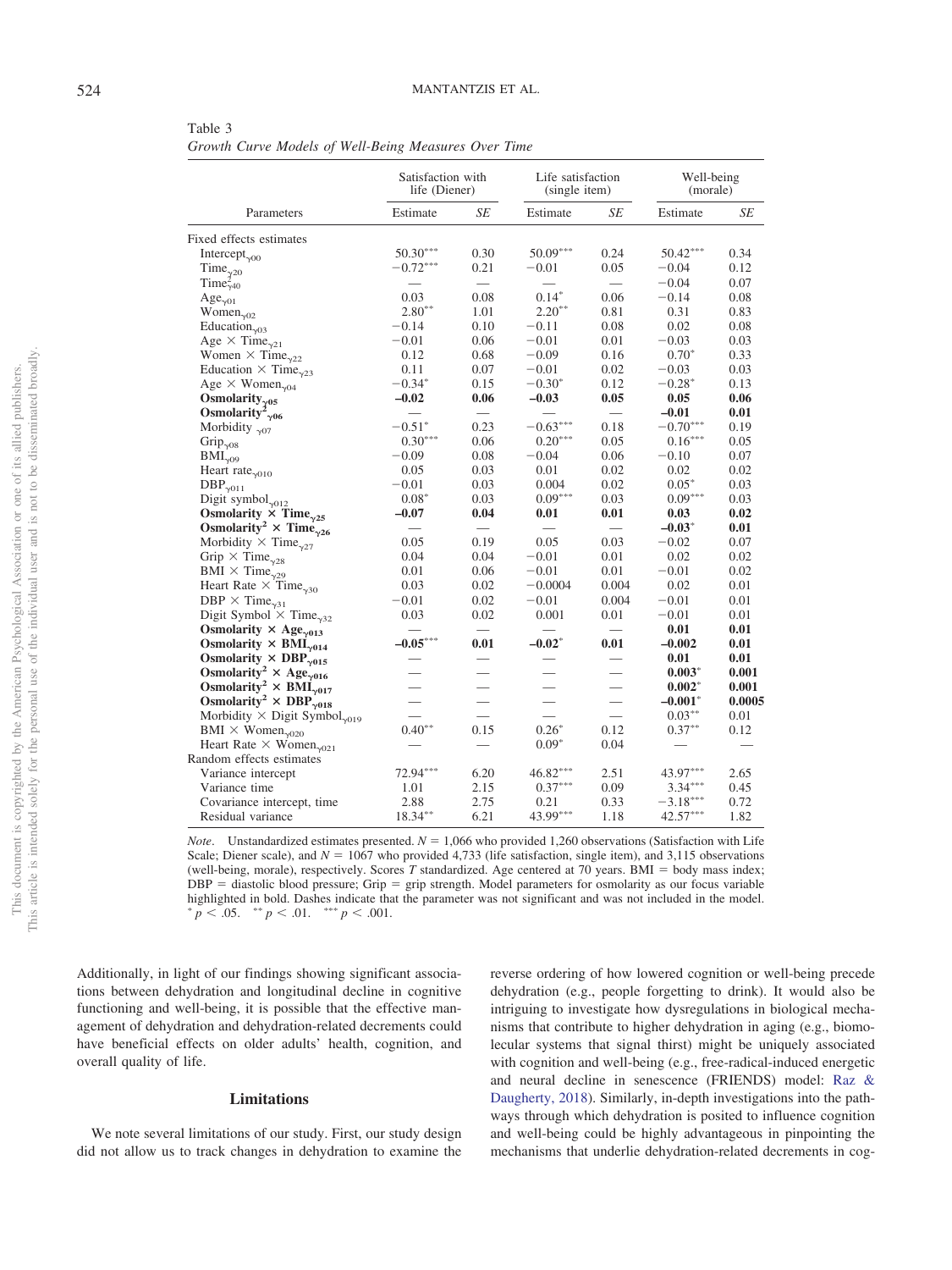

<span id="page-8-0"></span>*Figure 2.* Illustrating interaction effects between osmolarity (exemplified as differences in hydration status between not dehydrated vs. dehydrated older adults) and physical health (body mass index [BMI]) on levels of (A) Satisfaction with Life (Diener scale), (B) life satisfaction (single item), and (C) well-being (Morale Scale). Higher BMI is associated with lower levels of life satisfaction among older adults who were dehydrated, but not among those who had normal levels of hydration. No associations were found for the well-being (morale) scale.

nitive functioning and well-being (e.g., hydromolecular hypothesis; [Sfera et al., 2016\)](#page-10-6).

Importantly, because only one dehydration assessment time point was available, we do not have information on how hydration levels fluctuate throughout the day and the within-person changes in hydration status over time. Although the literature suggests that older adults' hydration status tends to remain stable over time (e.g., [Weinberg et al., 1994\)](#page-11-3) and that being dehydrated on one occasion can lead to long-term negative consequences for health [\(Franges](#page-10-7)[kou et al., 2015\)](#page-10-7), it is important for future studies to assess hydration indices at multiple time points to get a clearer picture of how changes in life circumstances across late adulthood contribute to hydration status. Having multiple assessments of hydration status would allow researchers to further explore the acute versus chronic nature of fluid imbalances in old age and how the amount of fluctuation in hydration levels could be associated with levels of and changes in cognitive functioning and well-being. At the same time, it would also be important to assess how changes in eating habits, habitual fluid intake, and prescription of diuretic medications could contribute to the longitudinal trajectories of hydration status among older adults.

Additionally, although osmolarity is a highly accurate dehydration assessment tool with good diagnostic capacity in laboratory settings [\(Kavouras, 2002\)](#page-10-15), research suggests that it should be used alongside other measures to ensure even higher accuracy (e.g., total body water; [Armstrong, 2007\)](#page-9-8). Studies have also suggested that low fluid intake and dehydration could be partially attributed to conditions such as noncontrolled diabetes [\(Stookey, Pieper, &](#page-10-31) [Cohen, 2005\)](#page-10-31). Rerunning our analyses after excluding participants with a history of diabetes did not substantially affect the results reported, with only exception being the Morale Scale where interactions of dehydration with other variables of interest disappeared. It should be noted that we assessed dehydration using an osmolarity equation that has good diagnostic capacity in older adults with and without diabetes, irrespective of hydration status [\(Siervo](#page-10-16) [et al., 2014\)](#page-10-16). In addition, because we controlled for morbidities in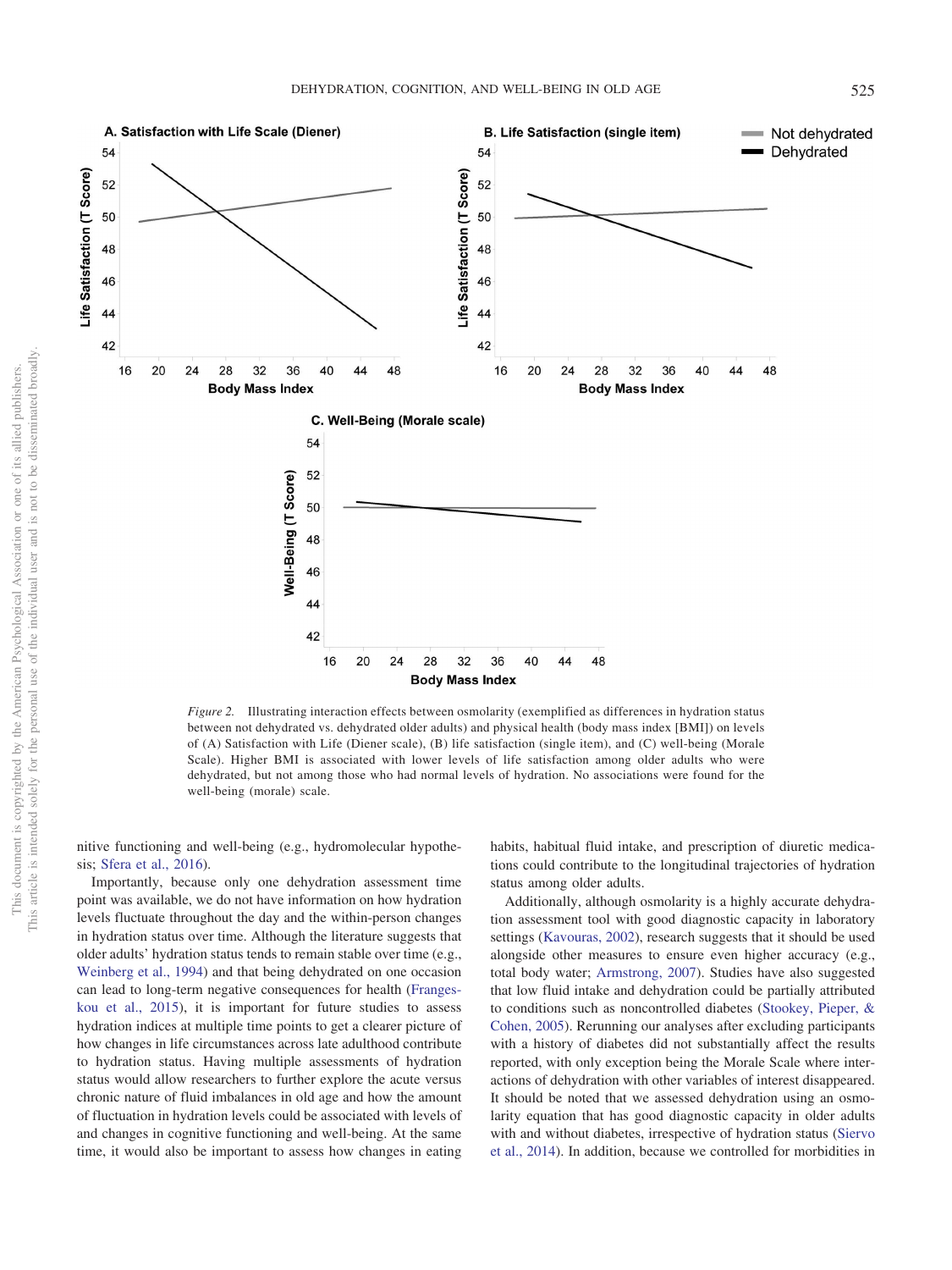our analyses (including diabetes), we decided to not exclude participants with a history of diabetes. Nevertheless, future studies should further investigate the associations between diabetes and dehydration more closely.

For our outcomes, we used the digit symbol as a proxy for cognitive functioning in old age. Although this test has been found to be highly sensitive to age-related cognitive decline [\(Hoyer et al., 2004\)](#page-10-18), it primarily measures perceptual speed. Future studies should explore further aspects of cognitive functioning that have also been shown to be sensitive to dehydration (e.g., attention; [Suhr et al., 2004\)](#page-10-10). This would provide additional insights into which aspects of cognitive functioning are most sensitive to dehydration [\(Armstrong et al., 2012;](#page-9-5) [Witt](#page-11-0)[brodt & Millard-Stafford, 2018\)](#page-11-0). For our well-being measures, different questionnaire administration methods have been used across different waves, including paper-and-pencil and online interface formats. Future studies should examine how different methodologies could affect completion rates and the quality of data obtained.

Finally, our sample consisted primarily of healthy older adults in their 60s and 70s, so our results may not generalize to less healthy older adults or those in very old age. Because we found dehydration to be particularly detrimental among those with higher BMI and DBP, we would expect dehydration to be associated with even larger cognitive and well-being decrements among less healthy older adults. Furthermore, it would be interesting to assess how dehydration might be associated with cognitive and well-being outcomes in middle-aged and young adults with suboptimal health profiles (e.g., metabolic syndrome). It is possible that vulnerable members of these age groups could be similarly sensitive to the negative consequences of dehydration. Additionally, because our sample consisted of older adults residing in the greater Berlin metropolitan area, we do not currently know whether our results would also generalize to older adults from geographical locations with different climate that could uniquely contribute to older adults' hydration status (e.g., countries in hotter climates).

#### **Conclusions**

To our knowledge, our study is the first to examine the role of dehydration for longitudinal trajectories of cognitive functioning and well-being in old age. We found that dehydration is intertwined with longitudinal decrements in performance-based cognition and subjective ratings of well-being, as well as lower well-being among those with suboptimal physical health profiles. Considering that many countries over recent years have begun to experience severe heat waves over extended periods, it is possible that dehydration symptoms might worsen among older adults, leading to more pronounced decrements in quality of life and higher rates of hospitalization and mortality [\(Liss,](#page-10-32) [Wu, Chui, & Naumova, 2017\)](#page-10-32).

Early detection and interventions to manage dehydration could have important implications not only for older adults' health, but also for cognitive functioning, well-being, and overall quality of life. For example, it has been found that a combination of different approaches could be beneficial for combating dehydration in older adults, including easy access to and availability of different types of beverages, educating staff in residential care homes [\(Bunn, Jimoh, Wilsher, & Hooper,](#page-9-12) [2015\)](#page-9-12), as well as using visual prompts such as high-contrast fluid containers (e.g., bright-colored cups; [Dunne, Neargarder,](#page-10-33) [Cipolloni, & Cronin-Golomb, 2004\)](#page-10-33) and stickers or badges (e.g., "hydration stickers"; [Bhatti, Ash, Gokani, & Singh, 2017\)](#page-9-13) to motivate higher fluid intake among older adults.

### **References**

- <span id="page-9-0"></span>Adan, A. (2012). Cognitive performance and dehydration. *Journal of the American College of Nutrition, 31,* 71–78. [http://dx.doi.org/10.1080/](http://dx.doi.org/10.1080/07315724.2012.10720011) [07315724.2012.10720011](http://dx.doi.org/10.1080/07315724.2012.10720011)
- <span id="page-9-2"></span>Allison, S. P., & Lobo, D. N. (2004). Fluid and electrolytes in the elderly. *Current Opinion in Clinical Nutrition and Metabolic Care, 7,* 27–33. <http://dx.doi.org/10.1097/00075197-200401000-00006>
- <span id="page-9-3"></span>Anger, J. T., Nissim, H. A., Le, T. X., Smith, A. L., Lee, U., Sarkisian, C., . . . Maliski, S. L. (2011). Women's experience with severe overactive bladder symptoms and treatment: Insight revealed from patient focus groups. *Neurourology and Urodynamics, 30,* 1295–1299. [http://dx.doi](http://dx.doi.org/10.1002/nau.21004) [.org/10.1002/nau.21004](http://dx.doi.org/10.1002/nau.21004)
- <span id="page-9-8"></span>Armstrong, L. E. (2007). Assessing hydration status: The elusive gold standard. *Journal of the American College of Nutrition, 26,* 575S–584S. <http://dx.doi.org/10.1080/07315724.2007.10719661>
- <span id="page-9-5"></span>Armstrong, L. E., Ganio, M. S., Casa, D. J., Lee, E. C., McDermott, B. P., Klau, J. F.,... Lieberman, H. R. (2012). Mild dehydration affects mood in healthy young women. *The Journal of Nutrition, 142,* 382–388. <http://dx.doi.org/10.3945/jn.111.142000>
- <span id="page-9-6"></span>Armstrong, L. E., Johnson, E. C., McKenzie, A. L., Ellis, L. A., & Williamson, K. H. (2016). Endurance cyclist fluid intake, hydration status, thirst, and thermal sensations: Gender differences. *International Journal of Sport Nutrition and Exercise Metabolism, 26,* 161–167. <http://dx.doi.org/10.1123/ijsnem.2015-0188>
- <span id="page-9-4"></span>Bennett, J. A., Thomas, V., & Riegel, B. (2004). Unrecognized chronic dehydration in older adults: Examining prevalence rate and risk factors. *Journal of Gerontological Nursing, 30,* 22–28. [http://dx.doi.org/10](http://dx.doi.org/10.3928/0098-9134-20041101-09) [.3928/0098-9134-20041101-09](http://dx.doi.org/10.3928/0098-9134-20041101-09)
- <span id="page-9-7"></span>Benton, D. (2011). Dehydration influences mood and cognition: A plausible hypothesis? *Nutrients, 3,* 555–573. [http://dx.doi.org/10.3390/](http://dx.doi.org/10.3390/nu3050555) [nu3050555](http://dx.doi.org/10.3390/nu3050555)
- <span id="page-9-1"></span>Benton, D., & Young, H. A. (2015). Do small differences in hydration status affect mood and mental performance? *Nutrition Reviews, 73,* 83–96. <http://dx.doi.org/10.1093/nutrit/nuv045>
- <span id="page-9-9"></span>Bertram, L., Böckenhoff, A., Demuth, I., Düzel, S., Eckardt, R., Li, S. C., . . . Steinhagen-Thiessen, E. (2014). Cohort profile: The Berlin Aging Study II (BASE-II). *International Journal of Epidemiology, 43,* 703– 712. <http://dx.doi.org/10.1093/ije/dyt018>
- <span id="page-9-13"></span>Bhatti, A., Ash, J., Gokani, S., & Singh, S. (2017). Hydration stickers— Improving oral hydration in vulnerable patients. *British Medical Journal Quality Improvement Reports, 6,* u211657.w6106. [http://dx.doi.org/10](http://dx.doi.org/10.1136/bmjquality.u211657.w6106) [.1136/bmjquality.u211657.w6106](http://dx.doi.org/10.1136/bmjquality.u211657.w6106)
- <span id="page-9-10"></span>Buchmann, N., Scholz, M., Lill, C. M., Burkhardt, R., Eckardt, R., Norman, K.,... Demuth, I. (2017). Association between lipoprotein(a) level and type 2 diabetes: No evidence for a causal role of lipoprotein(a) and insulin. *Acta Diabetologica, 54,* 1031–1038. [http://dx.doi.org/10.1007/](http://dx.doi.org/10.1007/s00592-017-1036-4) [s00592-017-1036-4](http://dx.doi.org/10.1007/s00592-017-1036-4)
- <span id="page-9-12"></span>Bunn, D., Jimoh, F., Wilsher, S. H., & Hooper, L. (2015). Increasing fluid intake and reducing dehydration risk in older people living in long-term care: A systematic review. *Journal of the American Medical Directors Association, 16,* 101–113. [http://dx.doi.org/10.1016/j.jamda.2014.10](http://dx.doi.org/10.1016/j.jamda.2014.10.016) [.016](http://dx.doi.org/10.1016/j.jamda.2014.10.016)
- <span id="page-9-11"></span>Charlson, M. E., Pompei, P., Ales, K. L., & MacKenzie, C. R. (1987). A new method of classifying prognostic comorbidity in longitudinal studies: Development and validation. *Journal of Chronic Diseases, 40,* 373–383. [http://dx.doi.org/10.1016/0021-9681\(87\)90171-8](http://dx.doi.org/10.1016/0021-9681%2887%2990171-8)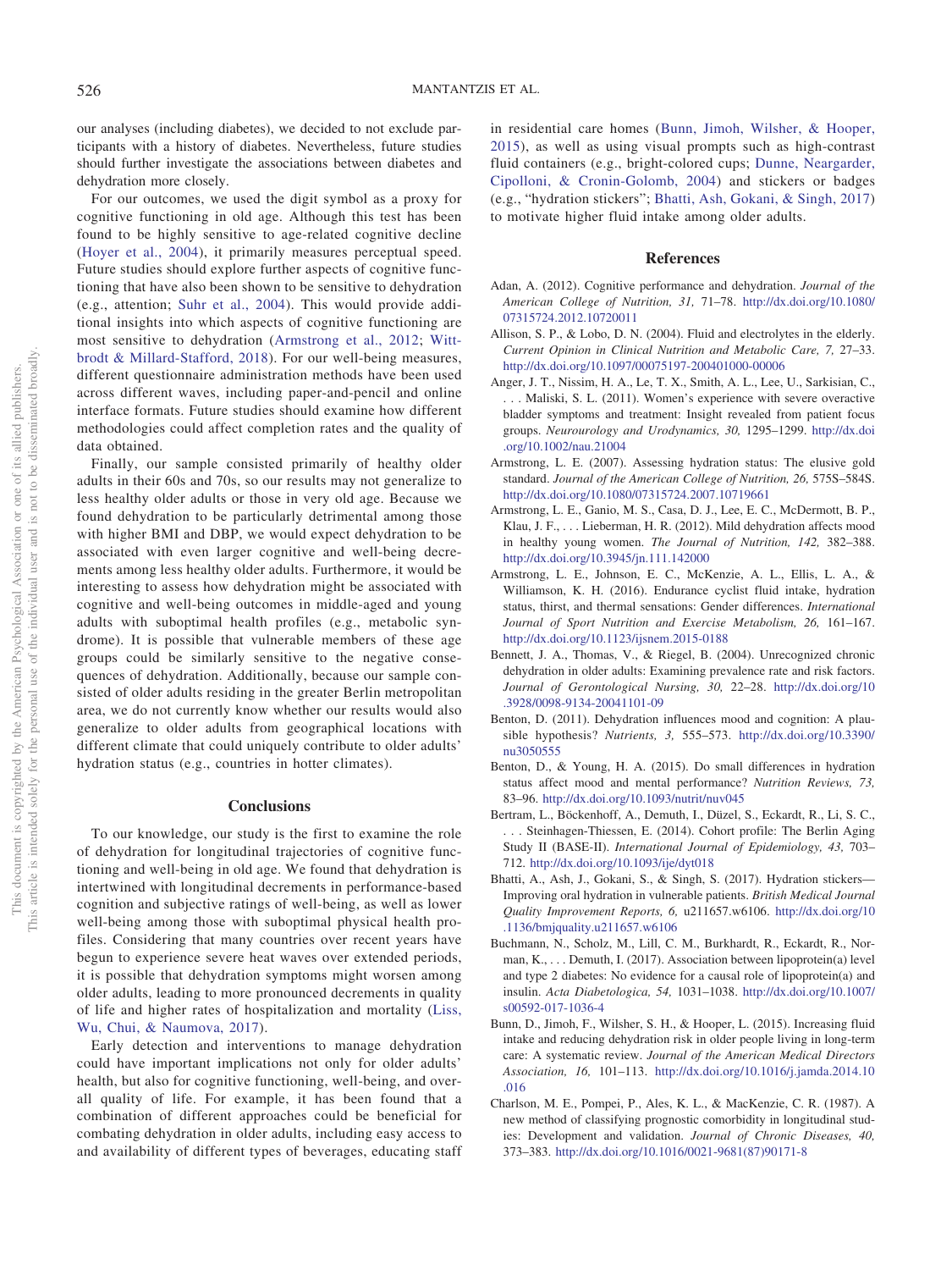- <span id="page-10-24"></span>Cheuvront, S. N., Ely, B. R., Kenefick, R. W., & Sawka, M. N. (2010). Biological variation and diagnostic accuracy of dehydration assessment markers. *The American Journal of Clinical Nutrition, 92,* 565–573. <http://dx.doi.org/10.3945/ajcn.2010.29490>
- <span id="page-10-20"></span>Diener, E., Emmons, R. A., Larsen, R. J., & Griffin, S. (1985). The Satisfaction With Life Scale. *Journal of Personality Assessment, 49,* 71–75. [http://dx.doi.org/10.1207/s15327752jpa4901\\_13](http://dx.doi.org/10.1207/s15327752jpa4901_13)
- <span id="page-10-33"></span>Dunne, T. E., Neargarder, S. A., Cipolloni, P. B., & Cronin-Golomb, A. (2004). Visual contrast enhances food and liquid intake in advanced Alzheimer's disease. *Clinical Nutrition, 23,* 533–538. [http://dx.doi.org/](http://dx.doi.org/10.1016/j.clnu.2003.09.015) [10.1016/j.clnu.2003.09.015](http://dx.doi.org/10.1016/j.clnu.2003.09.015)
- <span id="page-10-4"></span>El-Sharkawy, A. M., Watson, P., Neal, K. R., Ljungqvist, O., Maughan, R. J., Sahota, O., & Lobo, D. N. (2015). Hydration and outcome in older patients admitted to hospital (The HOOP prospective cohort study). *Age and Ageing, 44,* 943–947. <http://dx.doi.org/10.1093/ageing/afv119>
- <span id="page-10-7"></span>Frangeskou, M., Lopez-Valcarcel, B., & Serra-Majem, L. (2015). Dehydration in the elderly: A review focused on economic burden. *The Journal of Nutrition, Health & Aging, 19,* 619–627. [http://dx.doi.org/](http://dx.doi.org/10.1007/s12603-015-0491-2) [10.1007/s12603-015-0491-2](http://dx.doi.org/10.1007/s12603-015-0491-2)
- <span id="page-10-21"></span>Fujita, F., & Diener, E. (2005). Life satisfaction set point: Stability and change. *Journal of Personality and Social Psychology, 88,* 158–164. <http://dx.doi.org/10.1037/0022-3514.88.1.158>
- <span id="page-10-23"></span>Gerstorf, D., Bertram, L., Lindenberger, U., Pawelec, G., Demuth, I., Steinhagen-Thiessen, E., & Wagner, G. G. (2016). The Berlin Aging Study II—An overview. *Gerontology, 62,* 311–315. [http://dx.doi.org/10](http://dx.doi.org/10.1159/000441495) [.1159/000441495](http://dx.doi.org/10.1159/000441495)
- <span id="page-10-26"></span>Hooper, L., Bunn, D., Jimoh, F. O., & Fairweather-Tait, S. J. (2014). Water-loss dehydration and aging. *Mechanisms of Ageing and Development, 136 –137,* 50–58. [http://dx.doi.org/10.1016/j.mad.2013](http://dx.doi.org/10.1016/j.mad.2013.11.009) [.11.009](http://dx.doi.org/10.1016/j.mad.2013.11.009)
- <span id="page-10-18"></span>Hoyer, W. J., Stawski, R. S., Wasylyshyn, C., & Verhaeghen, P. (2004). Adult age and digit symbol substitution performance: A meta-analysis. *Psychology and Aging, 19,* 211–214. [http://dx.doi.org/10.1037/0882-](http://dx.doi.org/10.1037/0882-7974.19.1.211) [7974.19.1.211](http://dx.doi.org/10.1037/0882-7974.19.1.211)
- <span id="page-10-15"></span>Kavouras, S. A. (2002). Assessing hydration status. *Current Opinion in Clinical Nutrition and Metabolic Care, 5,* 519–524. [http://dx.doi.org/10](http://dx.doi.org/10.1097/00075197-200209000-00010) [.1097/00075197-200209000-00010](http://dx.doi.org/10.1097/00075197-200209000-00010)
- <span id="page-10-0"></span>Kim, S. (2007). Preventable hospitalizations of dehydration: Implications of inadequate primary health care in the United States. *Annals of Epidemiology, 17,* 736. [http://dx.doi.org/10.1016/j.annepidem.2007.07](http://dx.doi.org/10.1016/j.annepidem.2007.07.043) [.043](http://dx.doi.org/10.1016/j.annepidem.2007.07.043)
- <span id="page-10-14"></span>Lauriola, M., Mangiacotti, A., D'Onofrio, G., Cascavilla, L., Paris, F., Paroni, G., ... Sancarlo, D. (2018). Neurocognitive disorders and dehydration in older patients: Clinical experience supports the hydromolecular hypothesis of dementia. *Nutrients, 10,* 562. [http://dx.doi.org/](http://dx.doi.org/10.3390/nu10050562) [10.3390/nu10050562](http://dx.doi.org/10.3390/nu10050562)
- <span id="page-10-22"></span>Lawton, M. P. (1975). The Philadelphia Geriatric Center Morale Scale: A revision. *Journal of Gerontology, 30,* 85–89. [http://dx.doi.org/10.1093/](http://dx.doi.org/10.1093/geronj/30.1.85) [geronj/30.1.85](http://dx.doi.org/10.1093/geronj/30.1.85)
- <span id="page-10-8"></span>Lindeman, R. D., Romero, L. J., Liang, H. C., Baumgartner, R. N., Koehler, K. M., & Garry, P. J. (2000). Do elderly persons need to be encouraged to drink more fluids? *The Journals of Gerontology Series A, Biological Sciences and Medical Sciences, 55,* M361–M365. [http://dx](http://dx.doi.org/10.1093/gerona/55.7.M361) [.doi.org/10.1093/gerona/55.7.M361](http://dx.doi.org/10.1093/gerona/55.7.M361)
- <span id="page-10-32"></span>Liss, A., Wu, R., Chui, K. K. H., & Naumova, E. N. (2017). Heat-related hospitalizations in older adults: An amplified effect of the first seasonal heatwave. *Scientific Reports, 7,* 39581. [http://dx.doi.org/10.1038/](http://dx.doi.org/10.1038/srep39581) [srep39581](http://dx.doi.org/10.1038/srep39581)
- <span id="page-10-27"></span>Littell, R. C., Miliken, G. A., Stoup, W. W., & Wolfinger, R. D. (2006). *SAS system for mixed models*. Cary, NC: SAS Institute.
- <span id="page-10-28"></span>Little, R. J. A., & Rubin, D. B. (1987). *Statistical analysis with missing data*. New York, NY: Wiley.
- <span id="page-10-29"></span>McArdle, J. J. (1994). Structural factor analysis experiments with incomplete data. *Multivariate Behavioral Research, 29,* 409–454. [http://dx](http://dx.doi.org/10.1207/s15327906mbr2904_5) [.doi.org/10.1207/s15327906mbr2904\\_5](http://dx.doi.org/10.1207/s15327906mbr2904_5)
- <span id="page-10-13"></span>Nedergaard, M. (2013). Neuroscience. Garbage truck of the brain. *Science, 340,* 1529–1530. <http://dx.doi.org/10.1126/science.1240514>
- <span id="page-10-2"></span>Popkin, B. M., D'Anci, K. E., & Rosenberg, I. H. (2010). Water, hydration, and health. *Nutrition Reviews, 68,* 439–458. [http://dx.doi.org/10.1111/](http://dx.doi.org/10.1111/j.1753-4887.2010.00304.x) [j.1753-4887.2010.00304.x](http://dx.doi.org/10.1111/j.1753-4887.2010.00304.x)
- <span id="page-10-5"></span>Pross, N. (2017). Effects of dehydration on brain functioning: A life-span perspective. *Annals of Nutrition & Metabolism: Clinical and Experimental,* 30–36. <http://dx.doi.org/10.1159/000463060>
- <span id="page-10-25"></span>Ram, N., & Grimm, K. J. (2015). Growth curve modeling and longitudinal factor analysis. In R. M. Lerner, W. Overton, & P. C. M. Molenaar (Eds.), *Handbook of child psychology: Vol. 1*. *Theoretical models of human development* (7th ed., pp. 1–31). Hoboken, NJ: Wiley. [http://dx](http://dx.doi.org/10.1002/9781118963418.childpsy120) [.doi.org/10.1002/9781118963418.childpsy120](http://dx.doi.org/10.1002/9781118963418.childpsy120)
- <span id="page-10-30"></span>Raz, N., & Daugherty, A. M. (2018). Pathways to brain aging and their modifiers: Free-radical-induced energetic and neural decline in senescence (FRIENDS) model—A mini-review. *Gerontology, 64,* 49–57. <http://dx.doi.org/10.1159/000479508>
- <span id="page-10-12"></span>Sen, S., & Voorheis, H. P. (2014). Protein folding: Understanding the role of water and the low Reynolds number environment as the peptide chain emerges from the ribosome and folds. *Journal of Theoretical Biology, 363,* 169–187. <http://dx.doi.org/10.1016/j.jtbi.2014.07.025>
- <span id="page-10-6"></span>Sfera, A., Cummings, M., & Osorio, C. (2016). Dehydration and cognition in geriatrics: A hydromolecular hypothesis. *Frontiers in Molecular Biosciences, 3,* 18. <http://dx.doi.org/10.3389/fmolb.2016.00018>
- <span id="page-10-9"></span>Shirreffs, S. M., Merson, S. J., Fraser, S. M., & Archer, D. T. (2004). The effects of fluid restriction on hydration status and subjective feelings in man. *British Journal of Nutrition, 91,* 951–958. [http://dx.doi.org/10](http://dx.doi.org/10.1079/BJN20041149) [.1079/BJN20041149](http://dx.doi.org/10.1079/BJN20041149)
- <span id="page-10-16"></span>Siervo, M., Bunn, D., Prado, C. M., & Hooper, L. (2014). Accuracy of prediction equations for serum osmolarity in frail older people with and without diabetes. *The American Journal of Clinical Nutrition, 100,* 867–876. <http://dx.doi.org/10.3945/ajcn.114.086769>
- <span id="page-10-3"></span>Stookey, J. D. (2005). High prevalence of plasma hypertonicity among community-dwelling older adults: Results from NHANES III. *Journal of the American Dietetic Association, 105,* 1231–1239. [http://dx.doi.org/10](http://dx.doi.org/10.1016/j.jada.2005.05.003) [.1016/j.jada.2005.05.003](http://dx.doi.org/10.1016/j.jada.2005.05.003)
- <span id="page-10-31"></span>Stookey, J. D., Pieper, C. F., & Cohen, H. J. (2005). Is the prevalence of dehydration among community-dwelling older adults really low? Informing current debate over the fluid recommendation for adults aged 70+years. *Public Health Nutrition, 8, 1275-1285*. [http://dx.doi.org/10](http://dx.doi.org/10.1079/PHN2005829) [.1079/PHN2005829](http://dx.doi.org/10.1079/PHN2005829)
- <span id="page-10-10"></span>Suhr, J. A., Hall, J., Patterson, S. M., & Niinistö, R. T. (2004). The relation of hydration status to cognitive performance in healthy older adults. *International Journal of Psychophysiology, 53,* 121–125. [http://dx.doi](http://dx.doi.org/10.1016/j.ijpsycho.2004.03.003) [.org/10.1016/j.ijpsycho.2004.03.003](http://dx.doi.org/10.1016/j.ijpsycho.2004.03.003)
- <span id="page-10-11"></span>Suhr, J. A., Patterson, S. M., Austin, A. W., & Heffner, K. L. (2010). The relation of hydration status to declarative memory and working memory in older adults. *The Journal of Nutrition, Health & Aging, 14,* 840–843. <http://dx.doi.org/10.1007/s12603-010-0108-8>
- <span id="page-10-1"></span>Thomas, D. R., Cote, T. R., Lawhorne, L., Levenson, S. A., Rubenstein, L. Z., Smith, D. A., . . . the Dehydration Council. (2008). Understanding clinical dehydration and its treatment. *Journal of the American Medical Directors Association, 9,* 292–301. [http://dx.doi.org/10.1016/j.jamda](http://dx.doi.org/10.1016/j.jamda.2008.03.006) [.2008.03.006](http://dx.doi.org/10.1016/j.jamda.2008.03.006)
- <span id="page-10-19"></span>Tucker-Drob, E. M., Briley, D. A., Starr, J. M., & Deary, I. J. (2014). Structure and correlates of cognitive aging in a narrow age cohort. *Psychology and Aging, 29,* 236–249. [http://dx.doi.org/10.1037/](http://dx.doi.org/10.1037/a0036187) [a0036187](http://dx.doi.org/10.1037/a0036187)
- <span id="page-10-17"></span>Wechsler, D. (1981). *WAIS-R manual: Wechsler Adult Intelligence Scale-Revised*. New York, NY: Psychological Corporation.